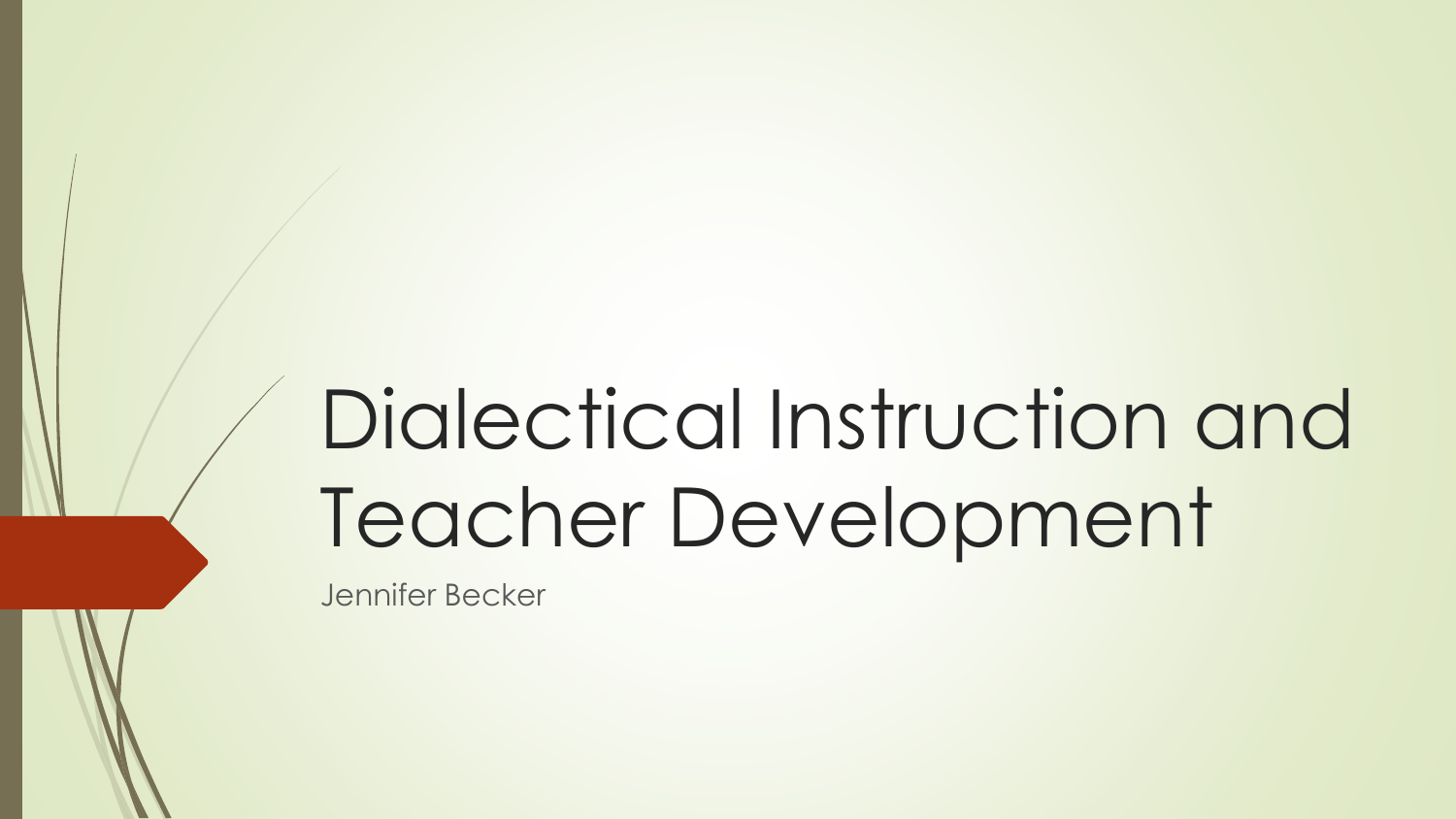

- ■Wisconsin Educator for 27 years
- **Public, Parochial, K-12, Higher Education**
- **Early Childhood, Elementary, Gifted and Talented**
- Challenges, Questions, Work for Change
- **•Make a difference**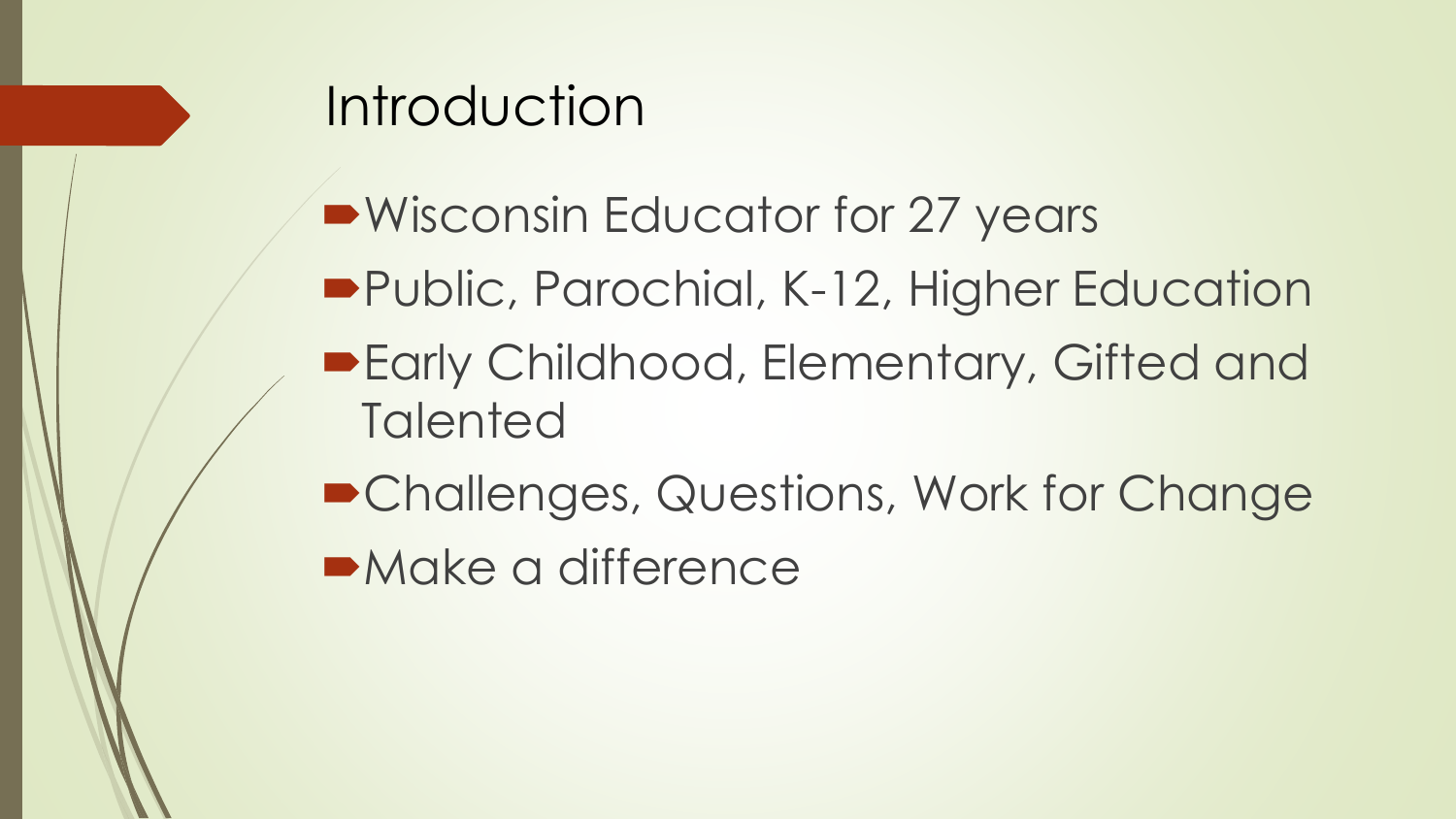**P**Teaching is not an act of passivity; it is a relationship developed collaboratively with teacher and student exploring the point where consciousness and our world intersect. (Shor & Freire, 1987).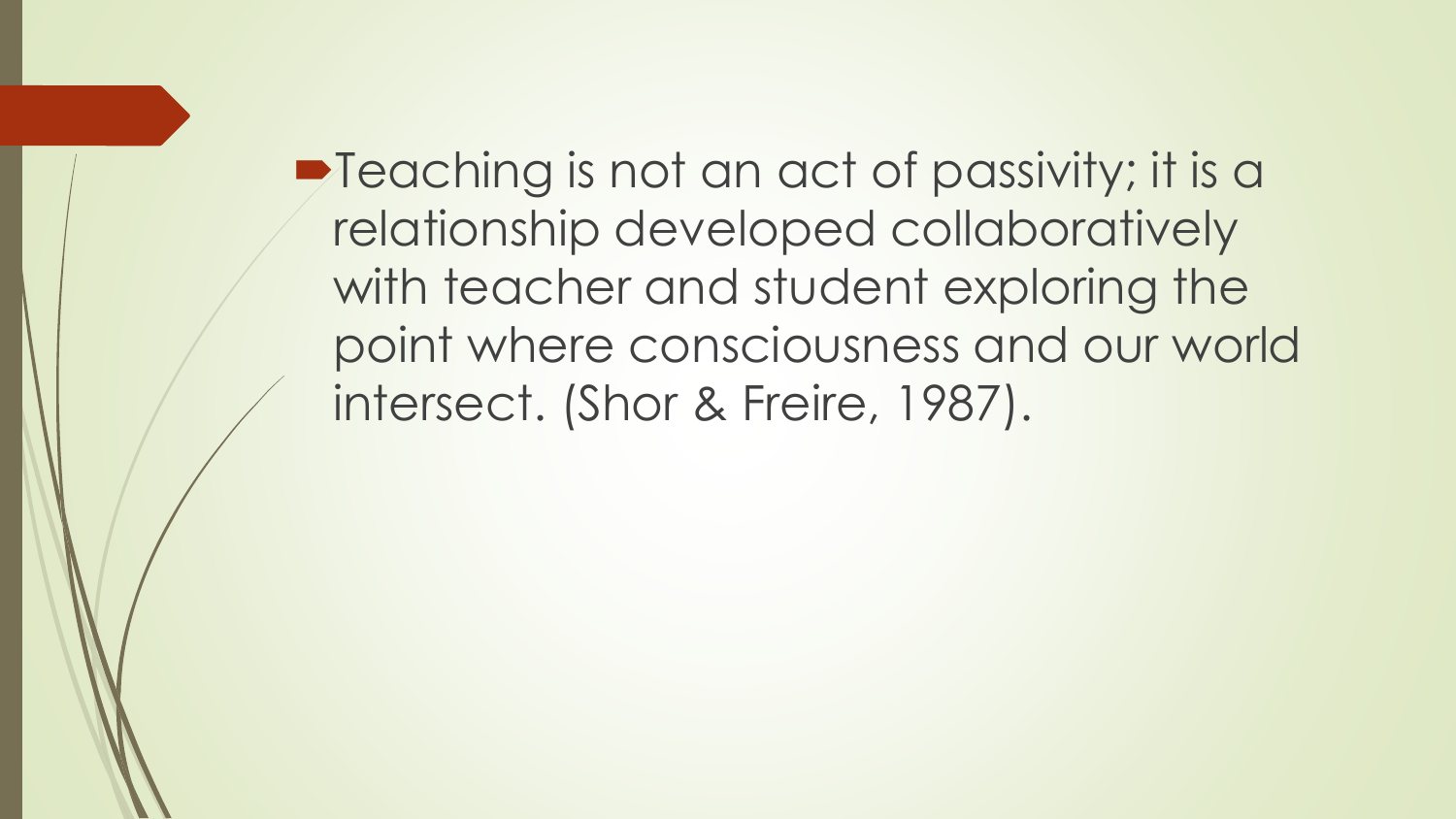#### Background to the Problem

#### $\blacksquare$  Teacher preparation programs

Skills (Goodlad, 1990; McLaren & Farahmandpur, 2002)

Most adults do not reach the level of consciousness needed to meet the demands placed on them by society. (Kegan, 1994)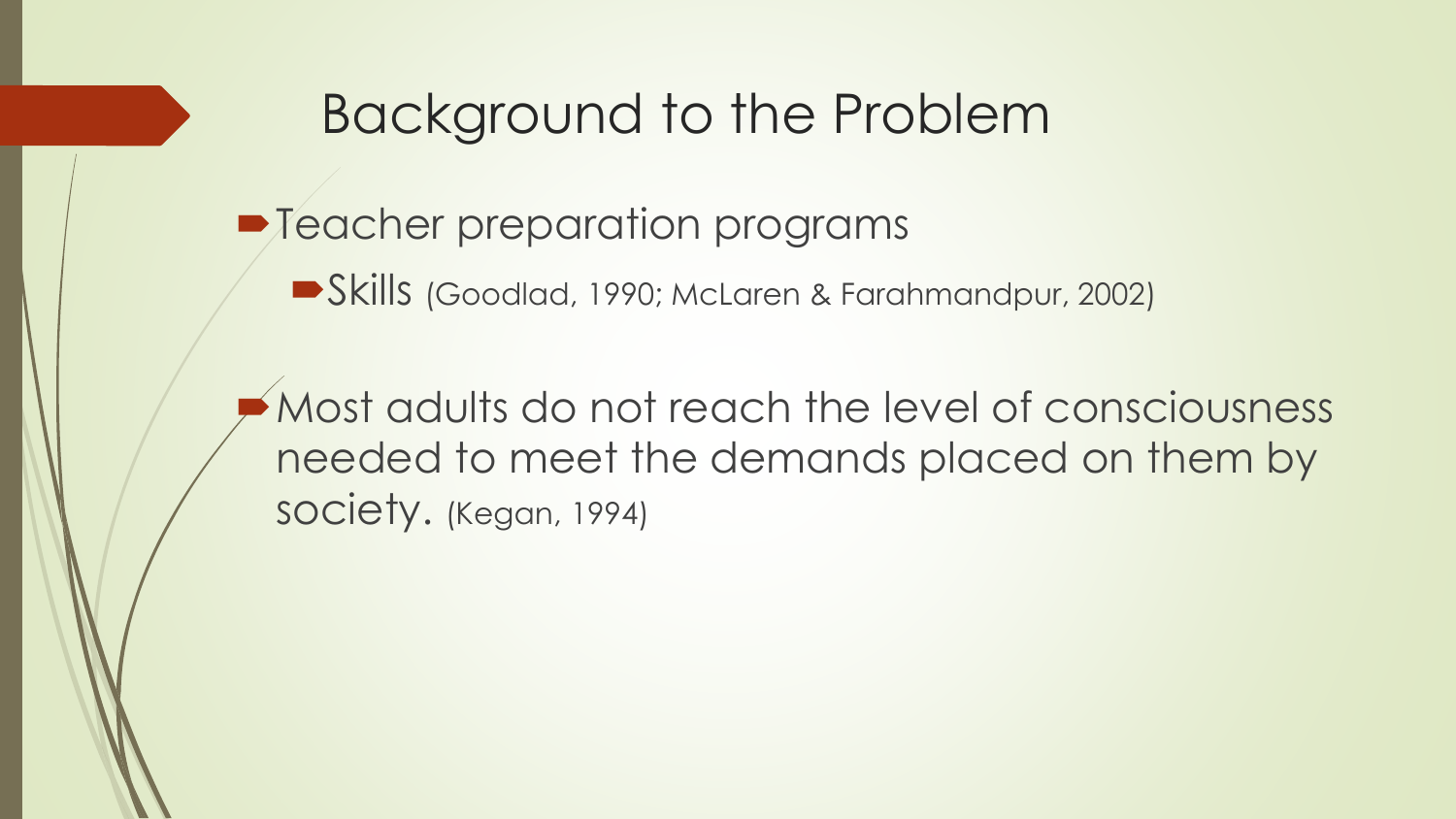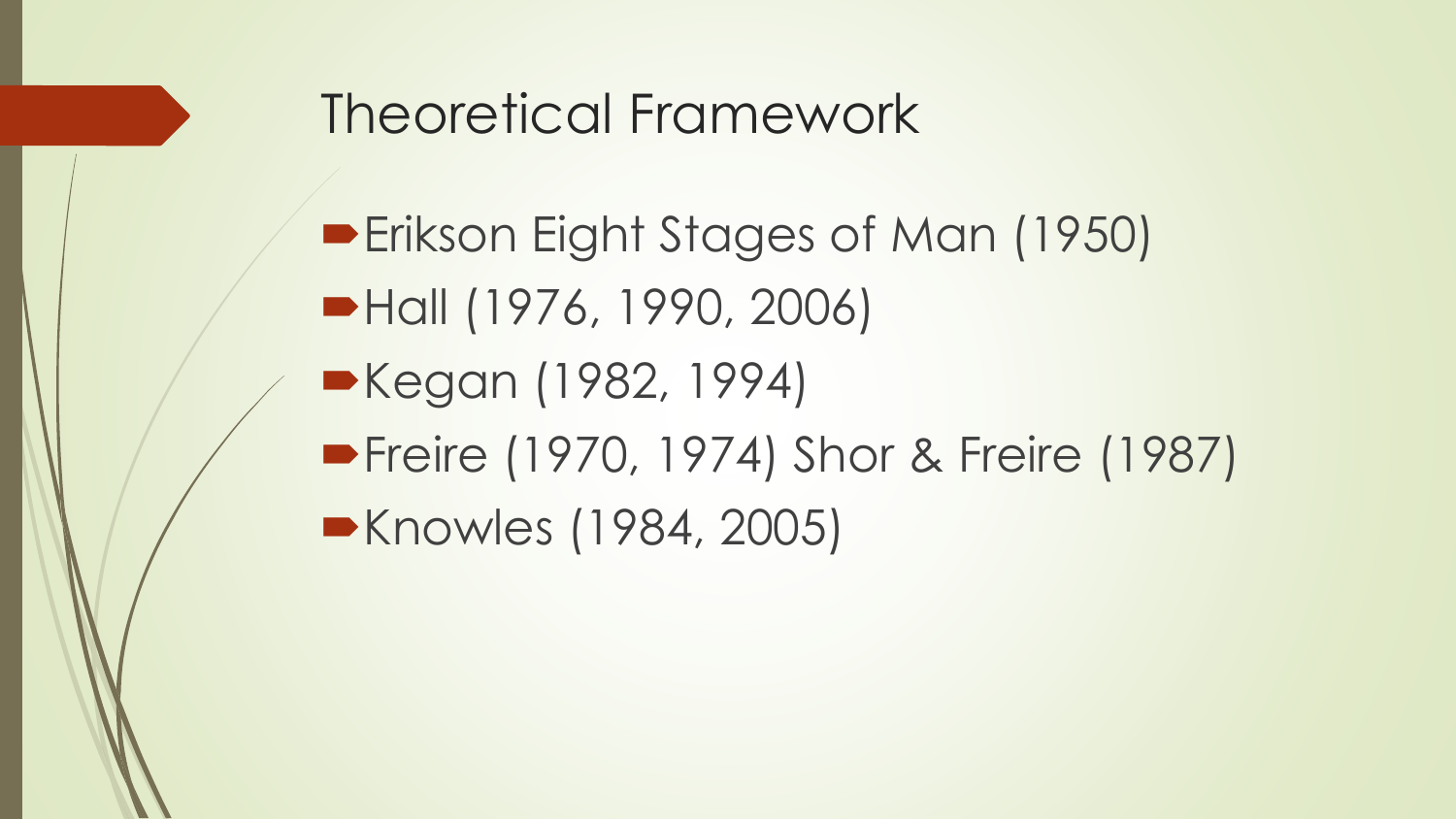#### **Theory Matrix**

| Hall                                                                                                                                                                                                                                    | Kegan                                                                                                                                                                                                                                                                                  | <b>Erikson</b>                                                                     |
|-----------------------------------------------------------------------------------------------------------------------------------------------------------------------------------------------------------------------------------------|----------------------------------------------------------------------------------------------------------------------------------------------------------------------------------------------------------------------------------------------------------------------------------------|------------------------------------------------------------------------------------|
| Phase 1<br>Self-interest<br>Self-preservation<br><b>Security</b><br>Food/warmth/shelter<br>Power center outside of the self<br>$(P. 10-11)$                                                                                             | <b>First Order of Consciousness</b><br>Independent elements<br>$\bullet$<br>Attachment to the moment<br>$\bullet$<br>Impulsive<br>Egocentric                                                                                                                                           | Stage 1<br><b>Basic trust vs Mistrust</b><br>Stage 2<br>Autonomy vs. Shame         |
|                                                                                                                                                                                                                                         | Second Order of Consciousness<br>Durable categories<br>Concreteness<br>$\bullet$<br>Point of View<br>$\bullet$<br>Categorical self<br>$\bullet$<br>Egocentric<br>$\bullet$                                                                                                             | Stage 3<br>Initiative vs. Guilt<br>Stage 4<br>Industry vs. Inferiority             |
| Phase II<br><b>Social Affirmation</b><br>Self-worth<br>Competency and adequacy<br>Choices based on social needs<br>not self-perseveration<br>** There is a danger of never<br>reaching phase III if self-worth only<br>comes from work. | <b>Third Order of Consciousness</b><br><b>Cross Categorical Meaning</b><br>$\bullet$<br>Making<br>Abstractness<br>$\bullet$<br>Ideals/values<br>$\bullet$<br>Mutual relationships<br>Inner states<br>$\bullet$<br>Reflective emotions<br>$\bullet$<br><b>Ethnocentric</b><br>$\bullet$ | Stage 5<br><b>Identity vs. Role Confusion</b><br>Stage 6<br>Intimacy vs. Isolation |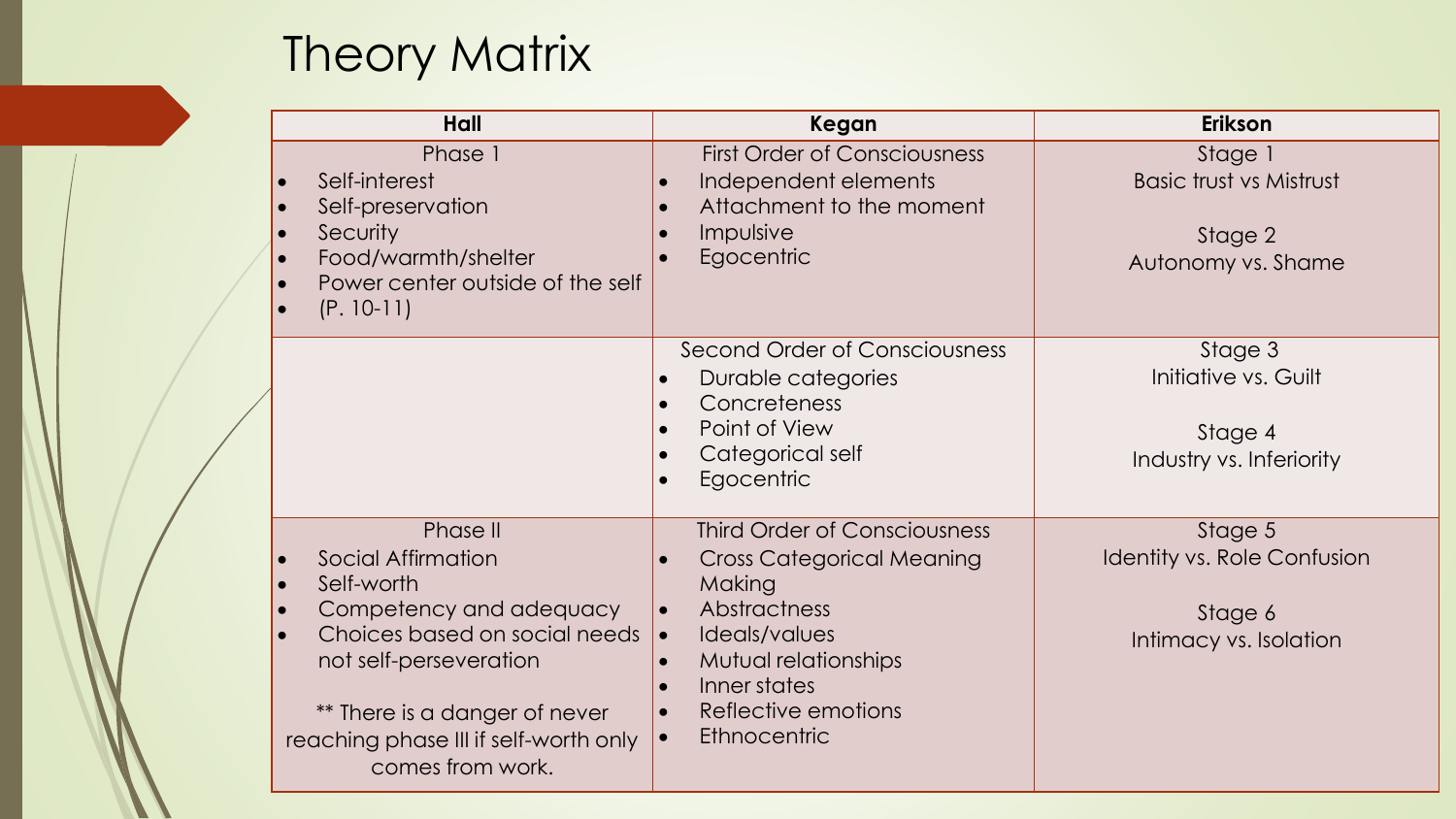# **Conceptual** Framework

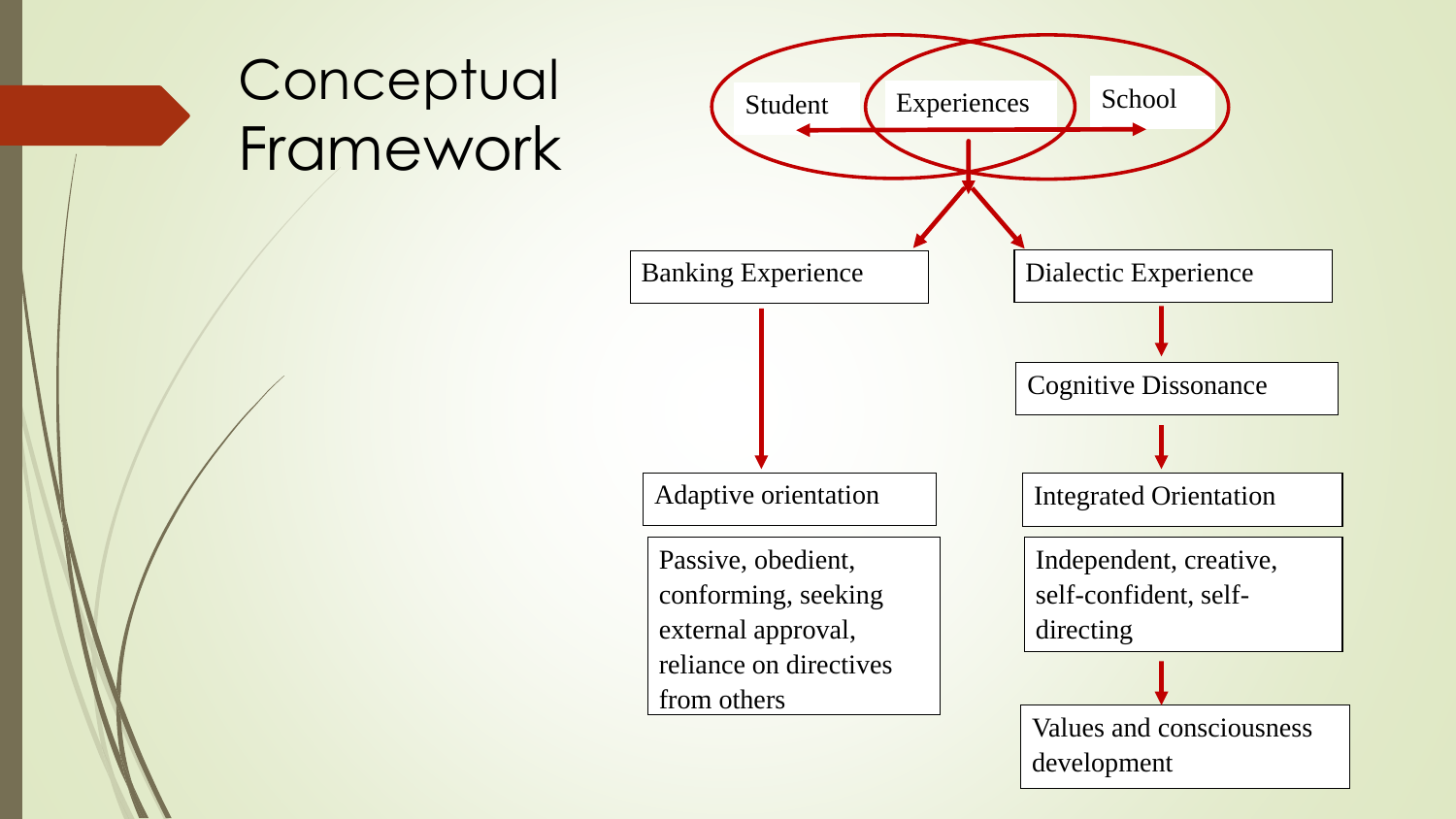#### Purpose Statement

• The purpose of this study was to examine the role of dialectical teaching methodologies in whole teacher development. Understanding the role dialogic education plays in teacher development, may support the creation of programs for whole teacher development which will promote critical thinking, questioning, wonder and strong communities in addition to the skills required of teachers.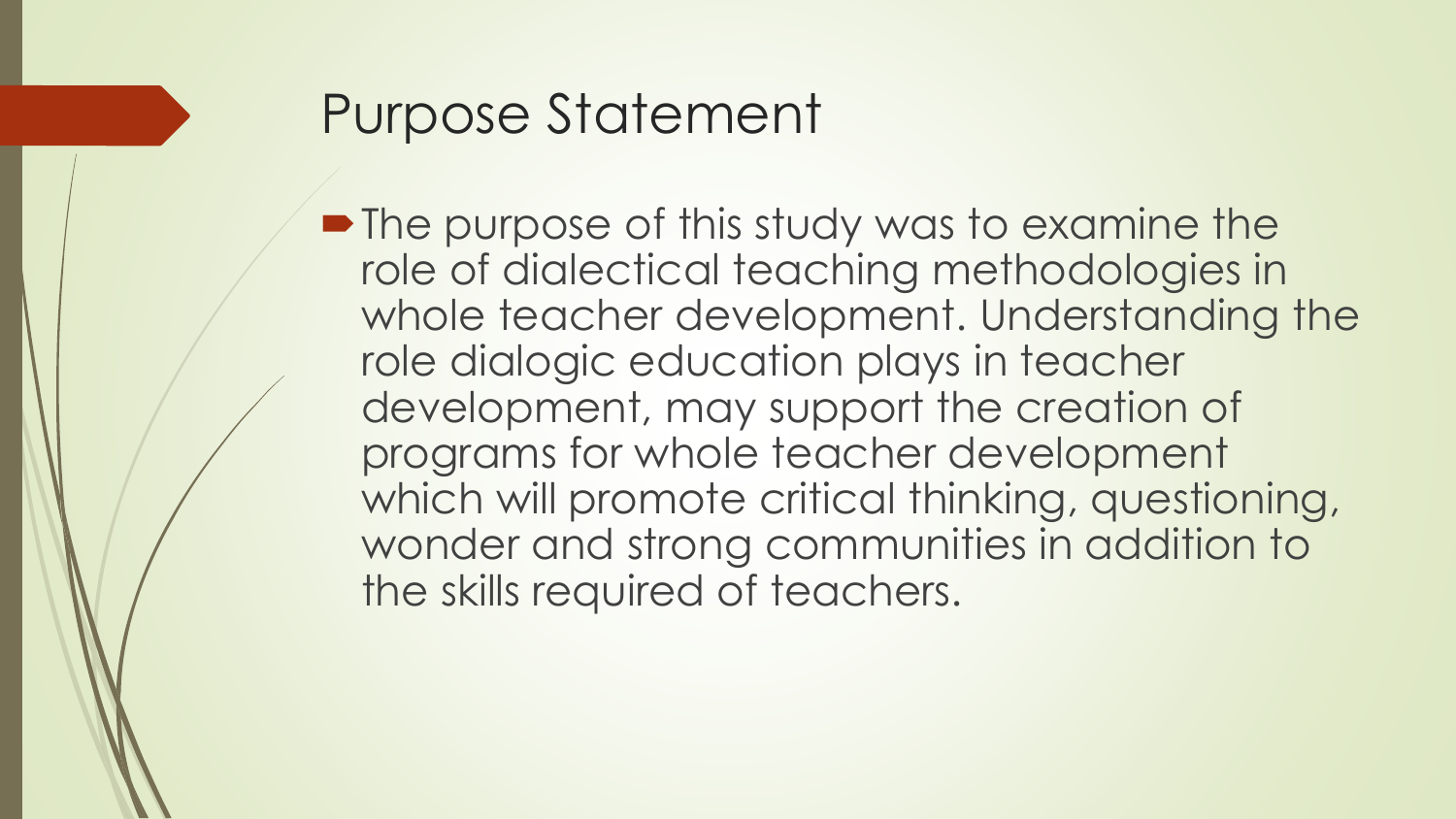#### Research Questions

■ Does the method of instruction in a graduate level teacher preparation class in a Christian university in Wisconsin influence the participants development, specifically their level of consciousness (Kegan 1994) and values (Hall et al., 1991)?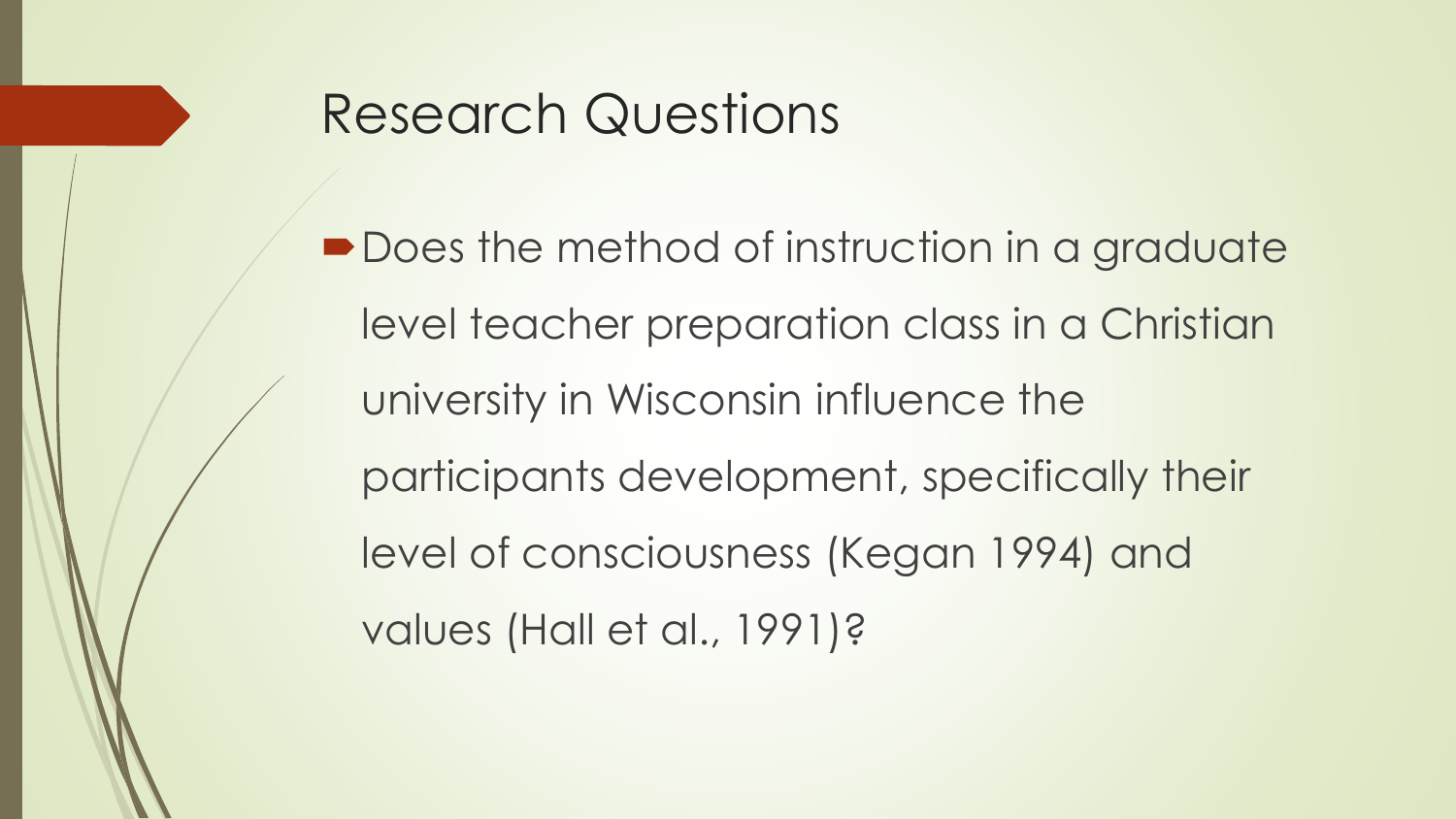#### Additional Research Questions

- $\blacksquare$ 1. Is dialectical teaching an instructional method that creates an environment, which fosters participant growth?
- 2. Do dialectical learning experiences foster participant growth in the areas of consciousness and values?
- 3. Do participants perceive the cognitive challenges present in dialectical instruction as beneficial and promoting personal growth and development?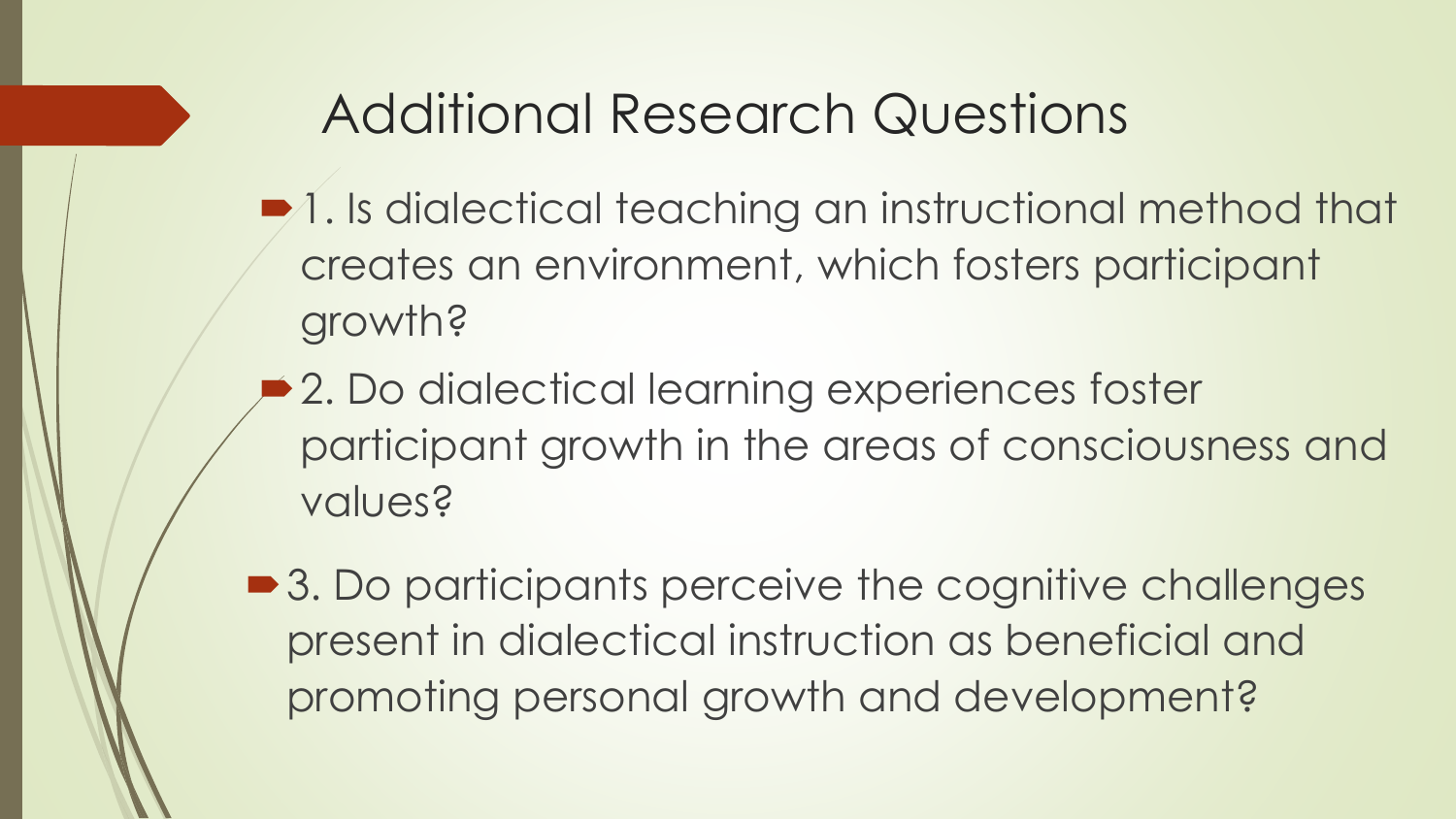#### Additional question added

 $\blacksquare$  Is perceived resilience influenced by values development and level of consciousness?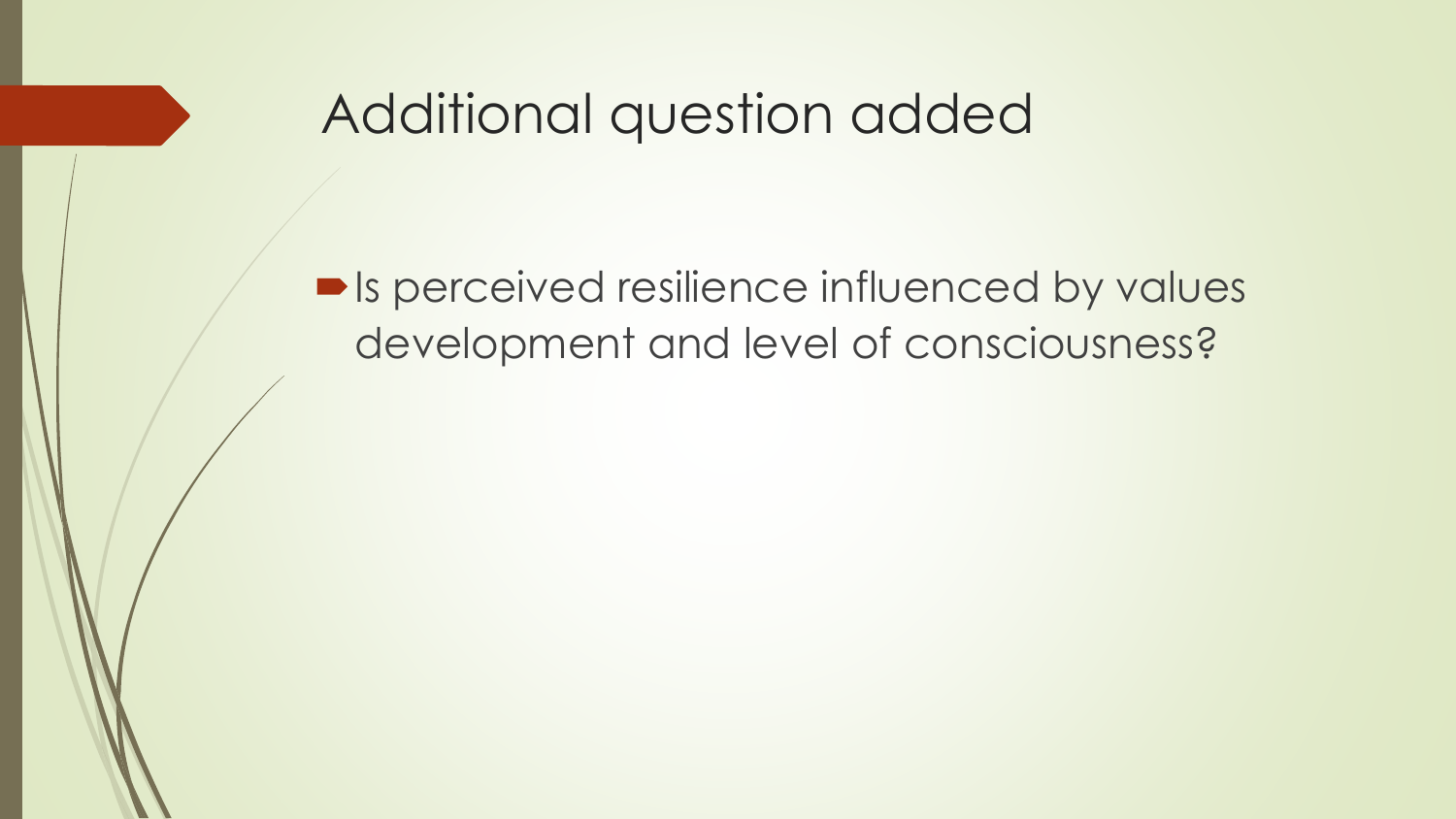#### Review of Literature

- Learning Theory behaviorist, cognitivist, andragogy, feminist perspective
- Values Kant absolute; Marx and Dewey growth; Hall action and skills; Kohlberg – stages
- Teaching as a moral act engage with issues; teach moral values; diversity within the concept of morality
- Consciousness social evolution; levels of development; multiple understandings; global issues
- Dialectical instruction values clarification; problem posing; suspension of judgement; develops potential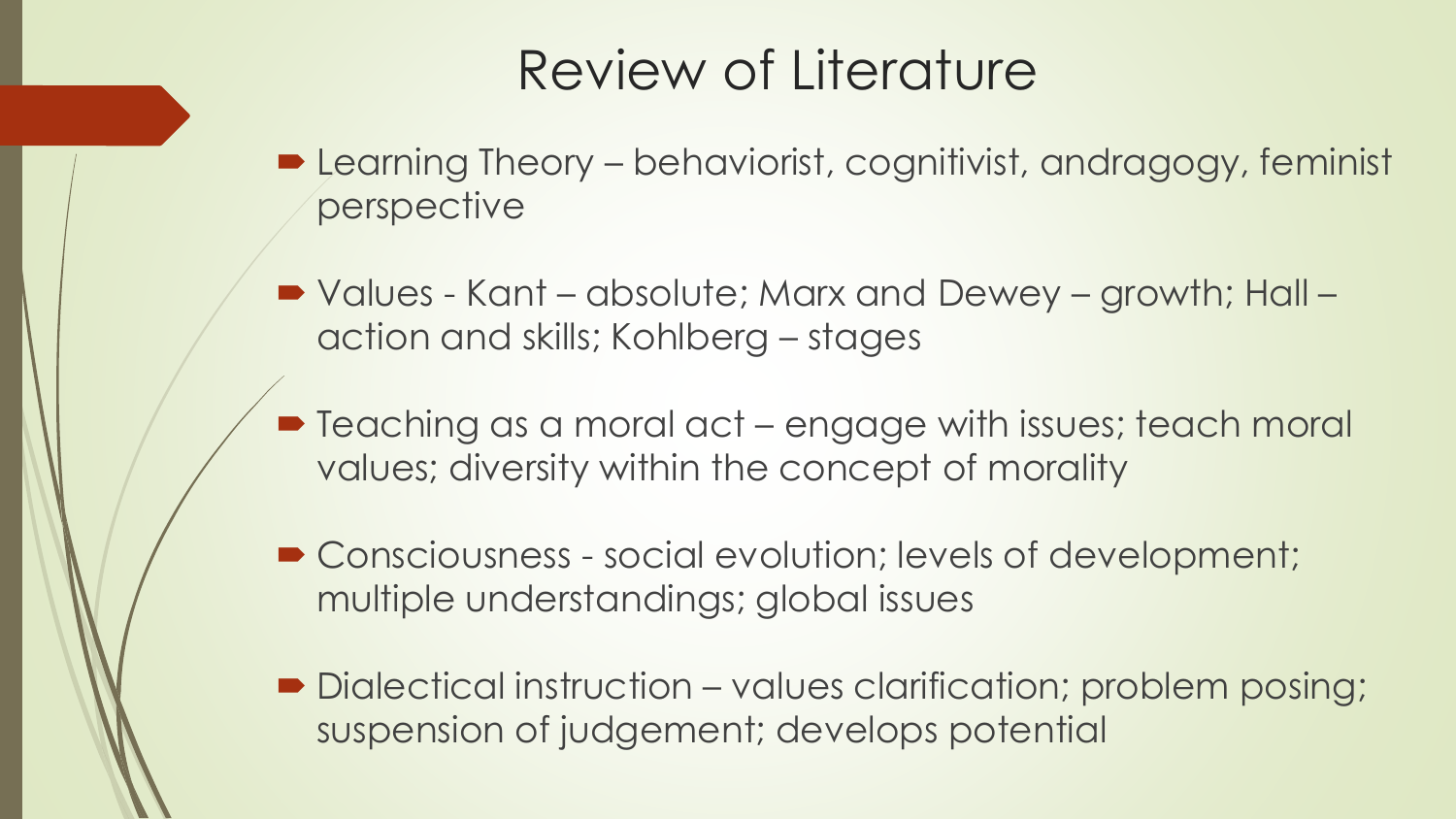

**P** This constructivist informed critical inquiry seeks **to inform grounded theory in best practices for teacher preparation.**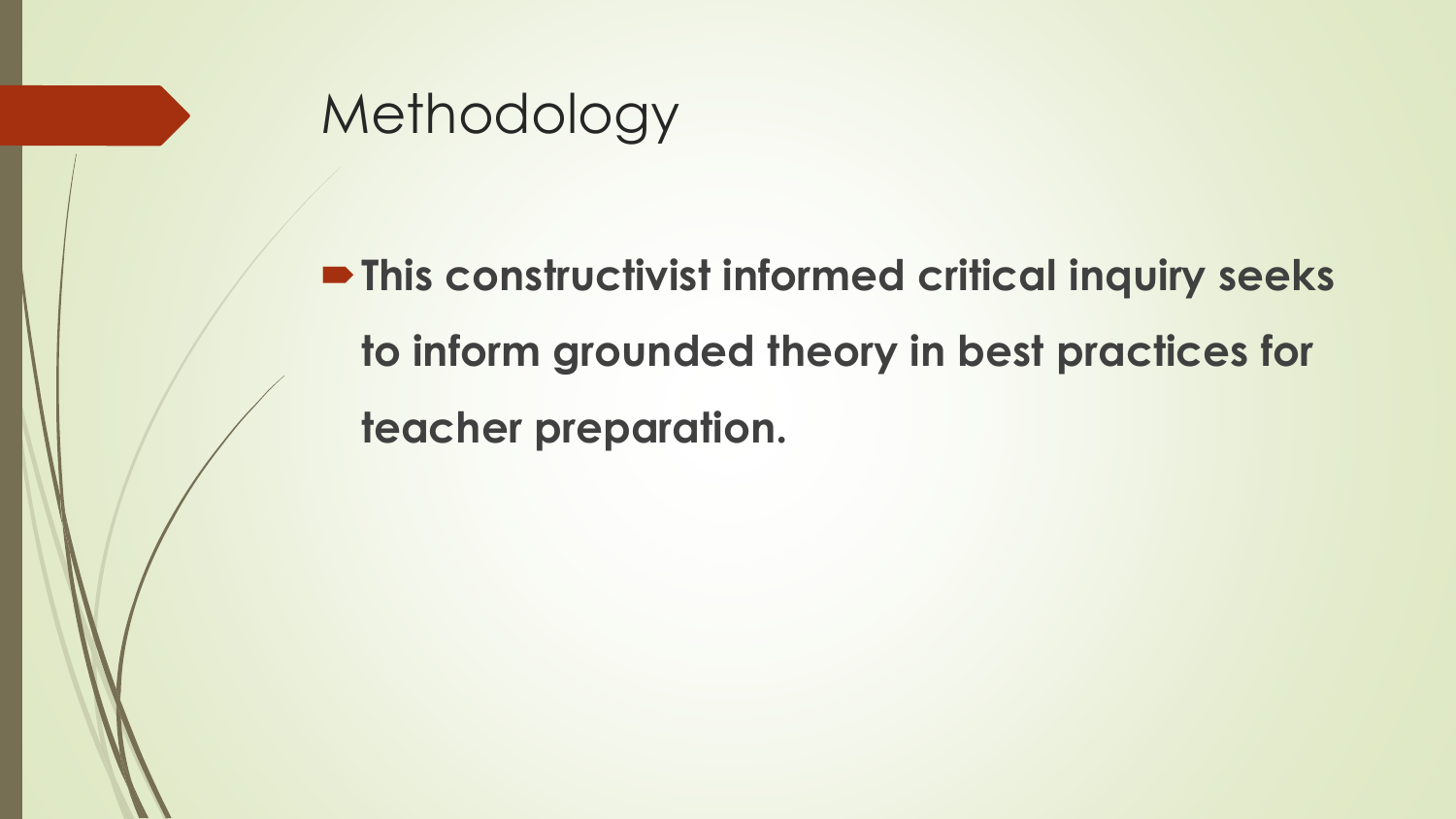#### Instrumentation

- Subject-Object Interview level of consciousness
- Values Inventory values development
- Observation
	- Dialectical instruction
	- ■Participant behavior
- Questionnaire
	- Clarifying questions
	- ■Member checking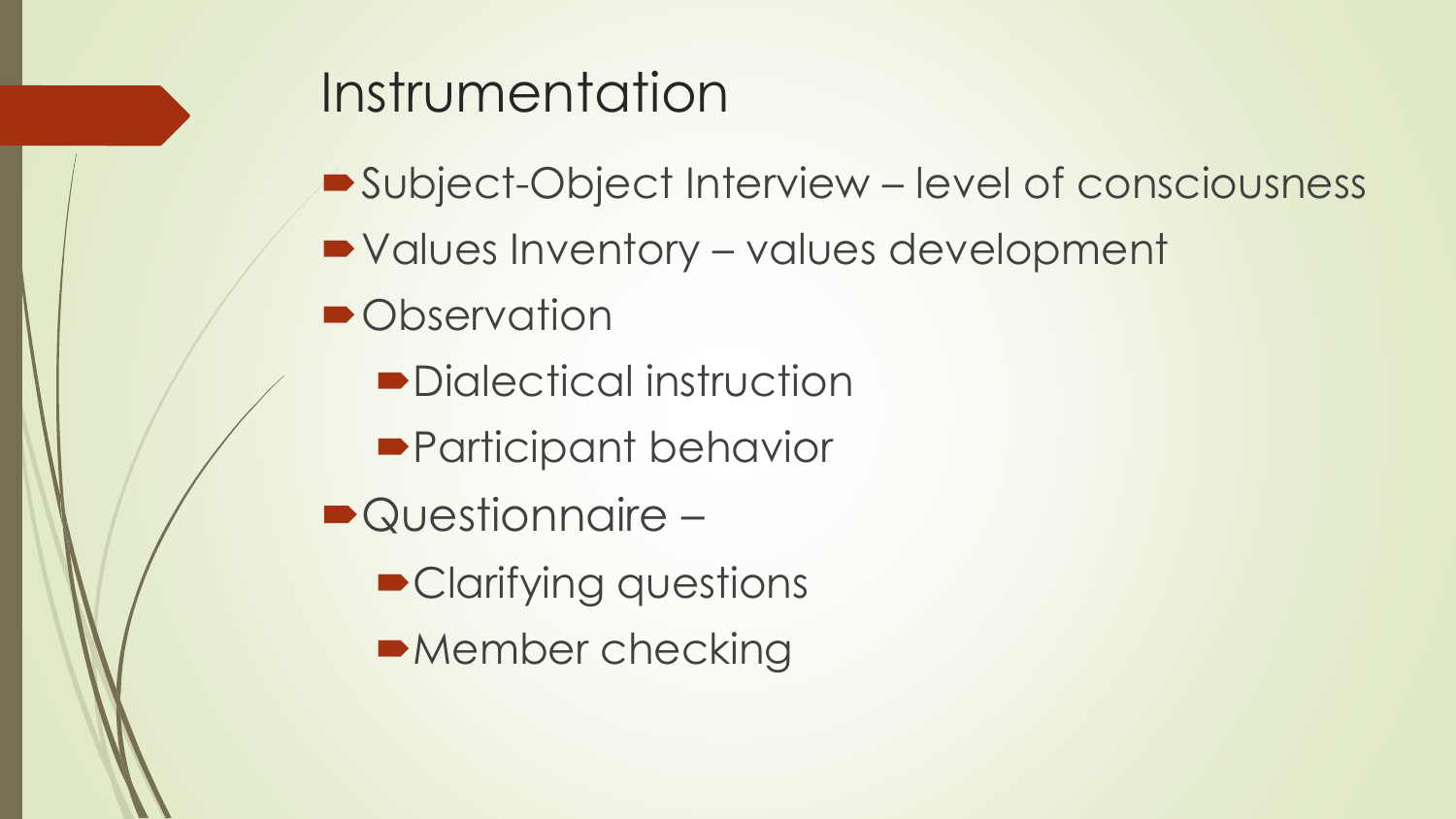#### Multi-phase Qualitative Design

- **Phase one convergent parallel design** 
	- Simultaneous data collection and analysis
	- Subject-Object interviews and Values Inventory
- **Phase Two Qualitative observation** 
	- ■Observation protocol and field notes
- **Phase Three Post Course Questionnaire** 
	- Developed following analysis of data from phase one and two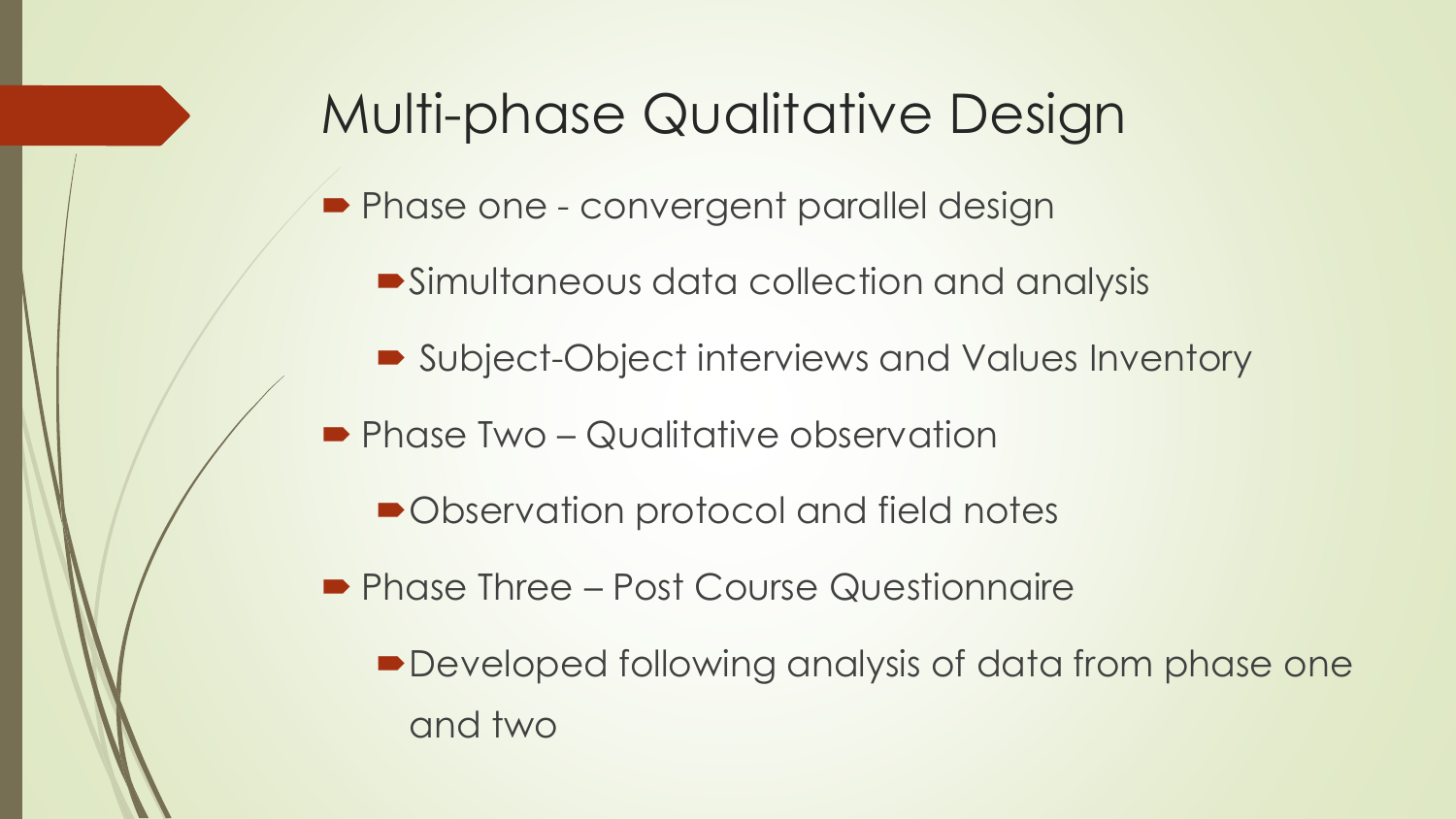#### Population and Sample

- **Population** 
	- All students enrolled in a graduate teacher licensure program
- **Sample** 
	- All students enrolled in one class in the graduate teacher certification program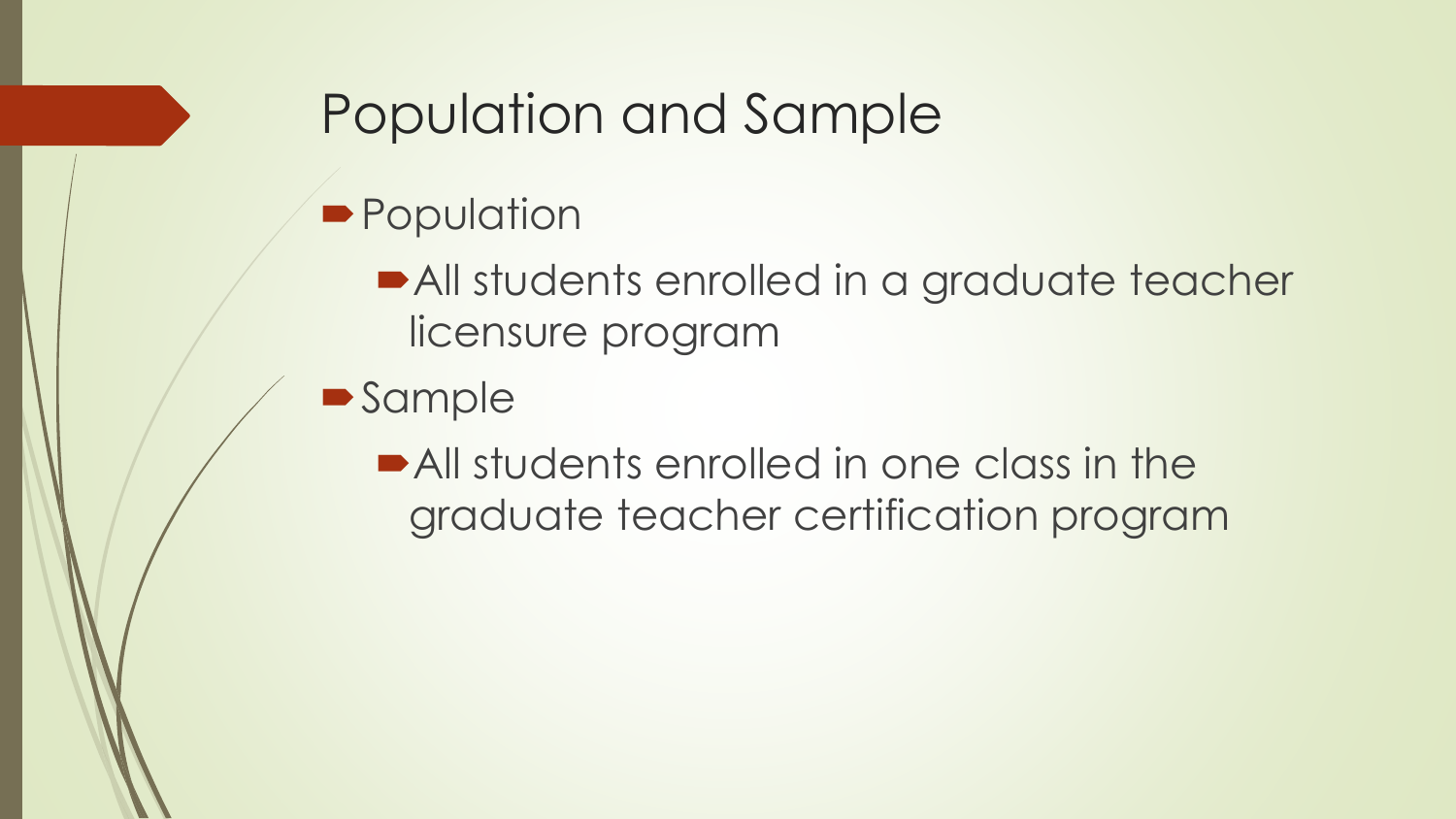# Data and Findings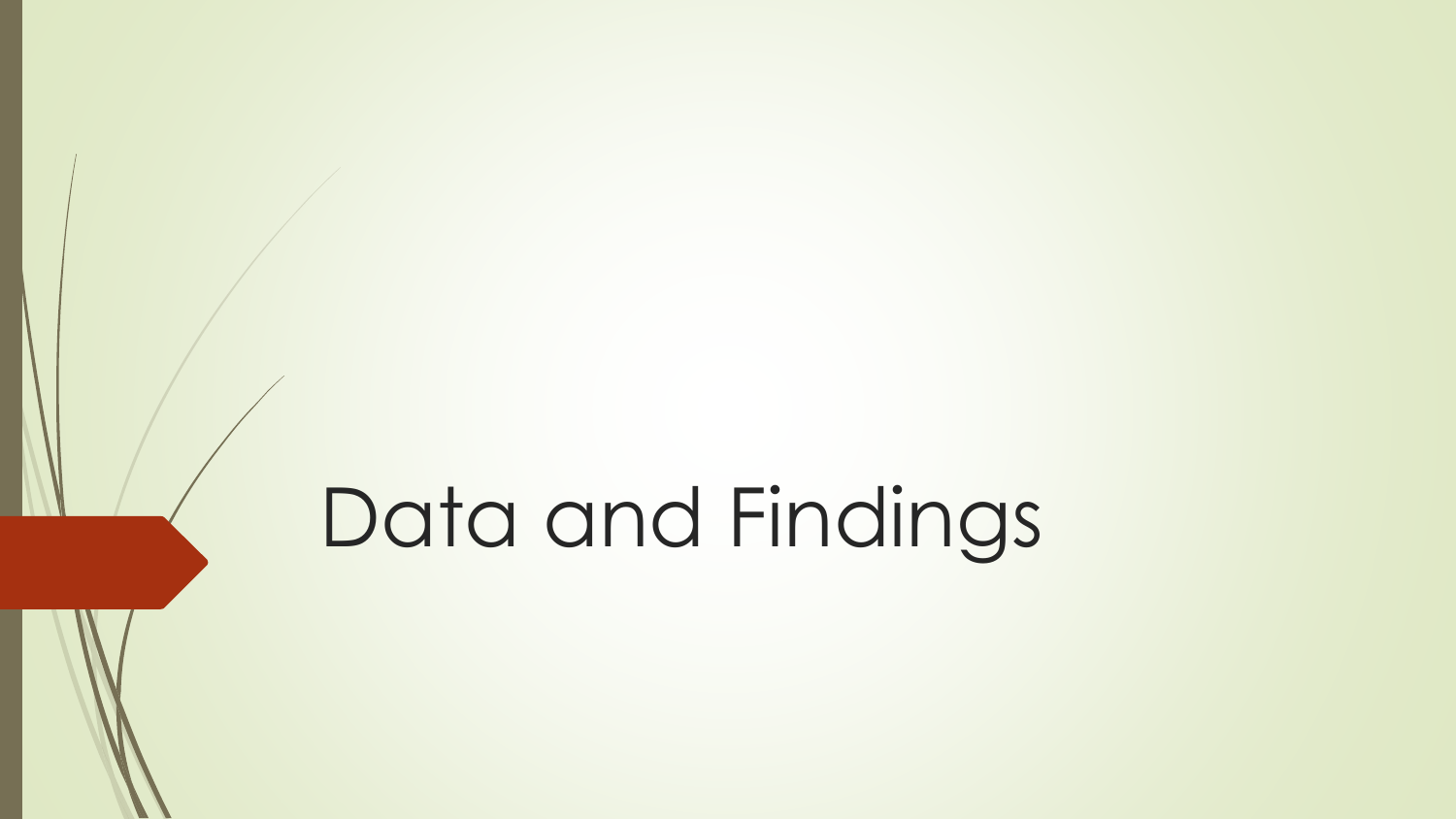# **Demographics**

| <b>Age</b> | $ 23 - 27 $ | $ 28 - 32 $ | $38 - 43$ |
|------------|-------------|-------------|-----------|
|            |             |             |           |

| Gender | Female | <b>Male</b> |
|--------|--------|-------------|
|        |        |             |

| <b>Ethnicity</b> | <b>Latina</b> | <b>Caucasian</b> |
|------------------|---------------|------------------|
|                  |               |                  |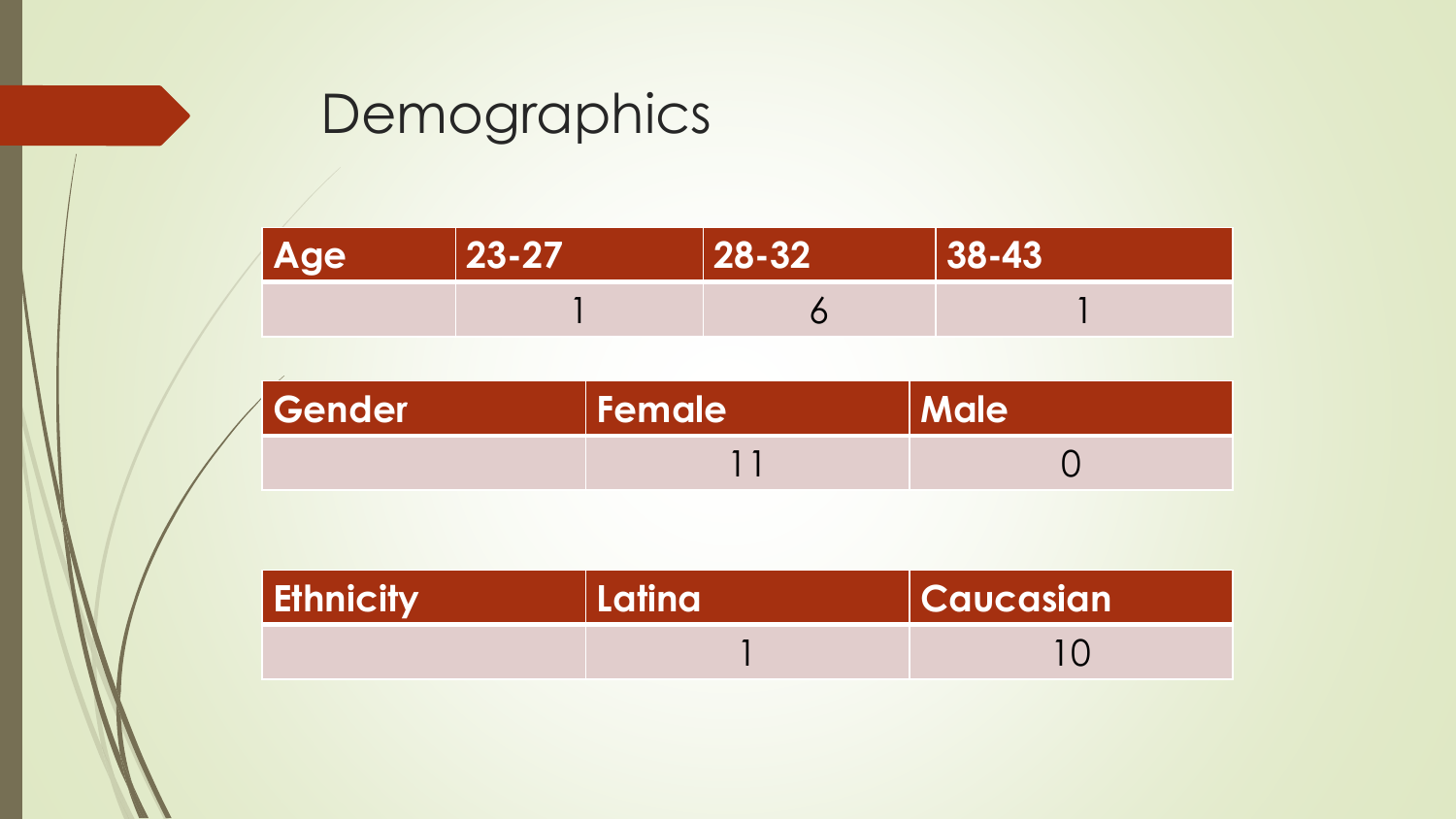#### Subject-Object Interview Data

**Group Data**

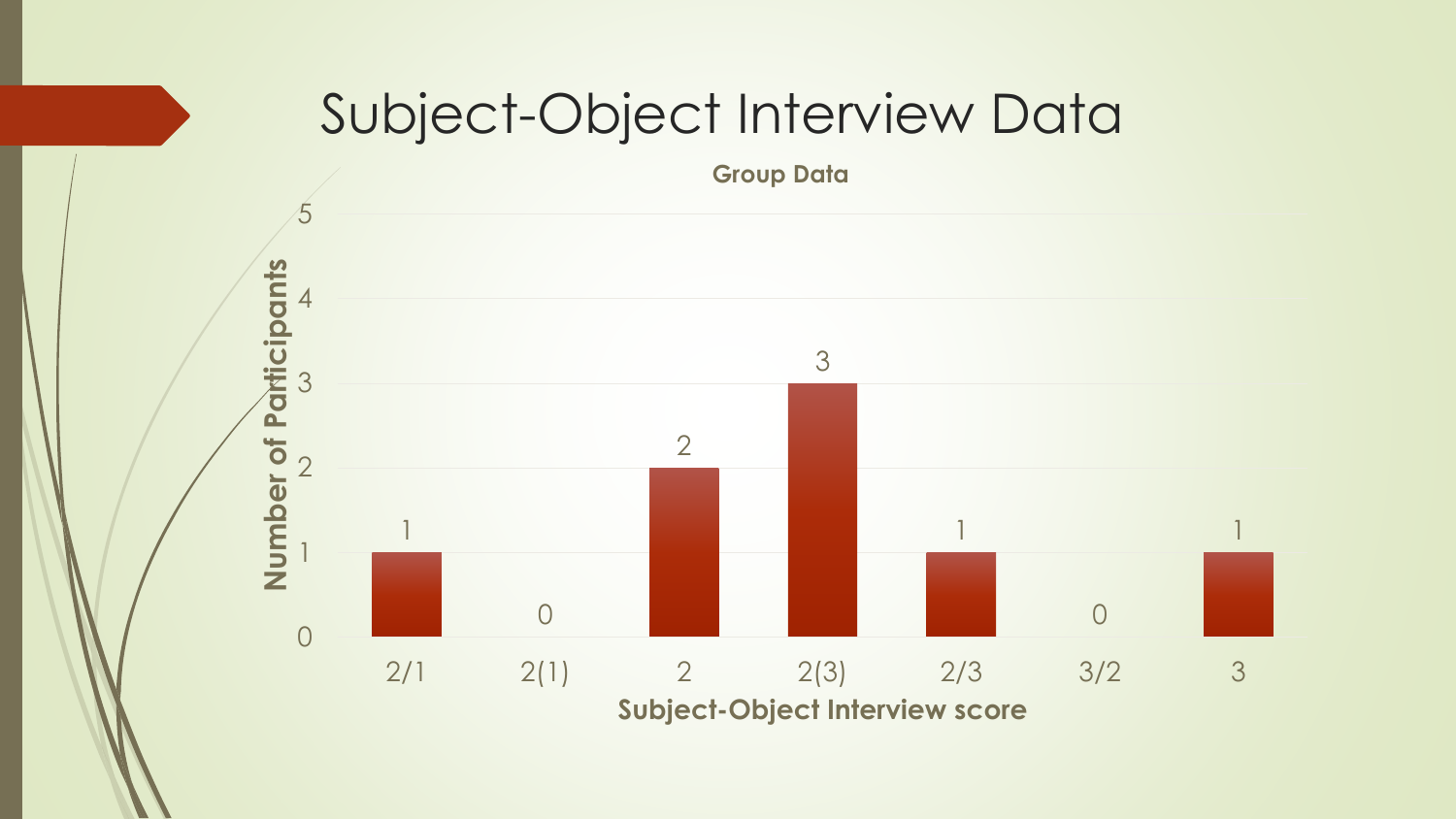#### Characteristics for levels two and three

| <b>Level 2</b>                                                              | Level 3                                                                                    |
|-----------------------------------------------------------------------------|--------------------------------------------------------------------------------------------|
| Individuals are defined by                                                  | Individuals make decisions                                                                 |
| their own point of view,                                                    | based on their relationships                                                               |
| needs and wants                                                             | with others.                                                                               |
| View others in terms of what<br>they mean to themselves                     | Understand various points of<br>view but considers personal<br>point of view to be correct |
| <b>Cannot take another's point</b><br>of view as any part of own<br>thought | Bound by rules or societal<br>expectations                                                 |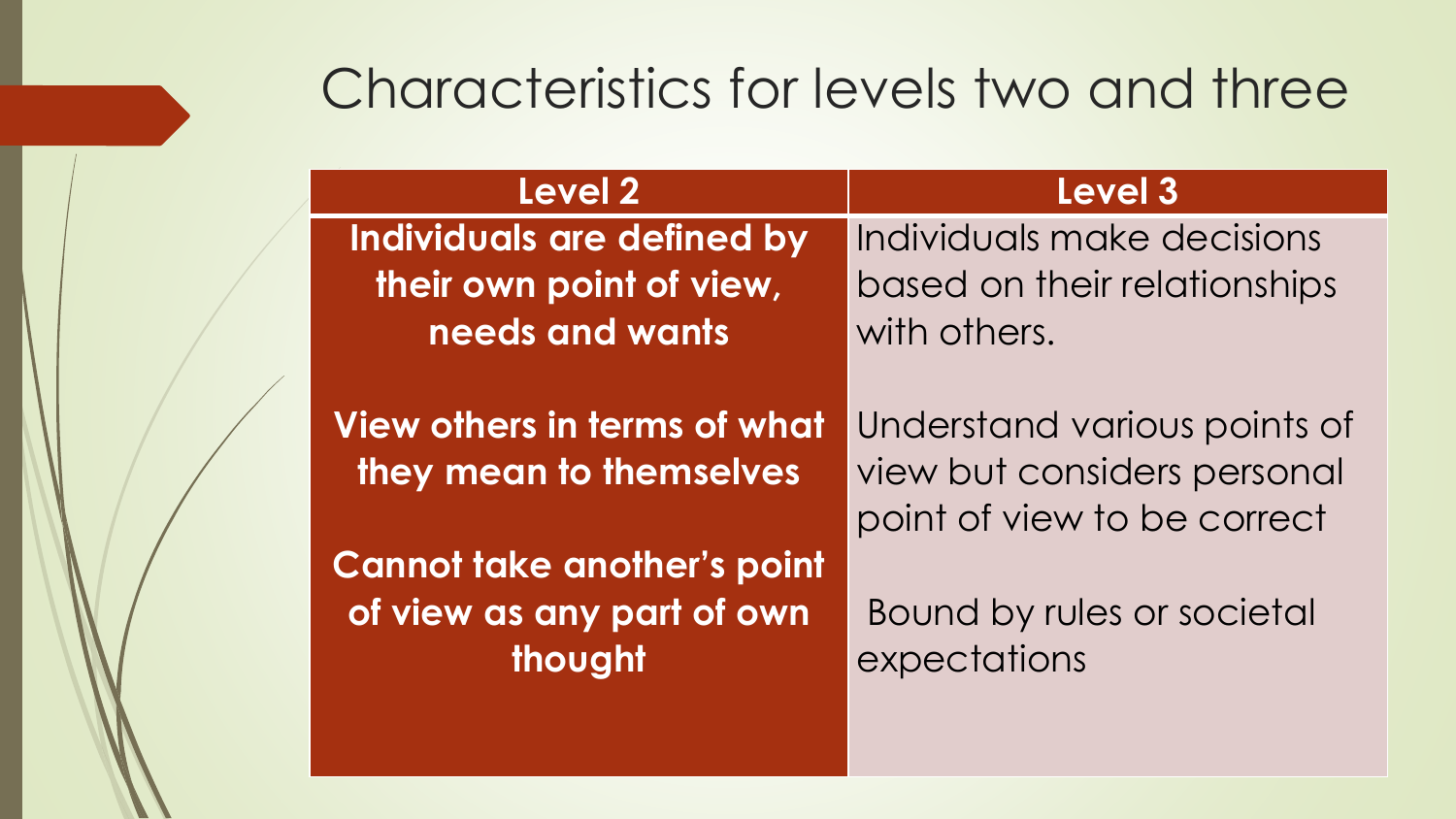# Significance of these findings

Individuals in transition need support

The majority of participants in the study are experiencing the most difficult transition

- Encountering ideas and perspectives that challenge their held beliefs
- Developing a sensitivity to the rights of others
- Developing a sense of justice

Teacher preparation programs can provide needed support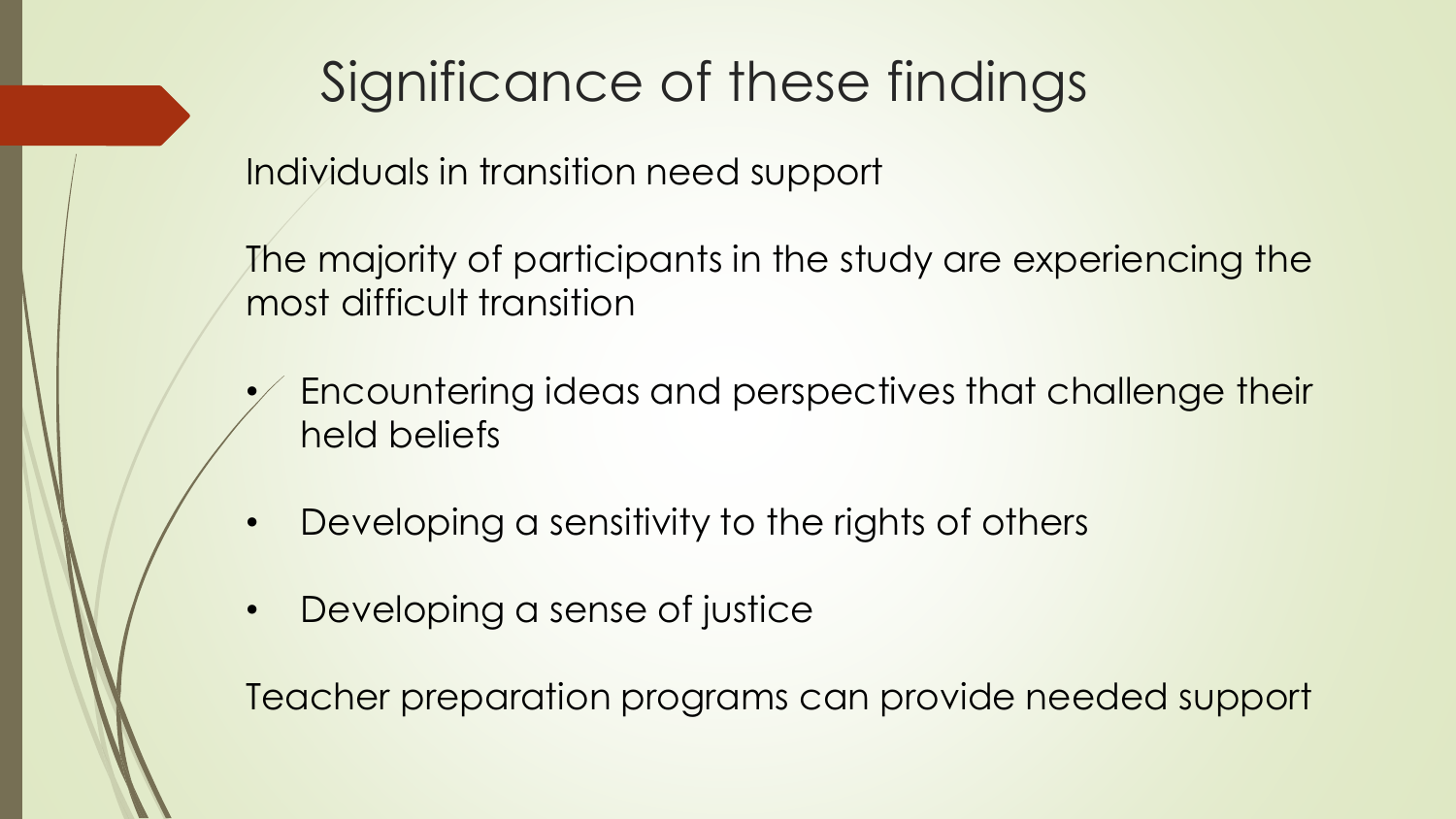#### **Hall-Tonna Values Inventory**

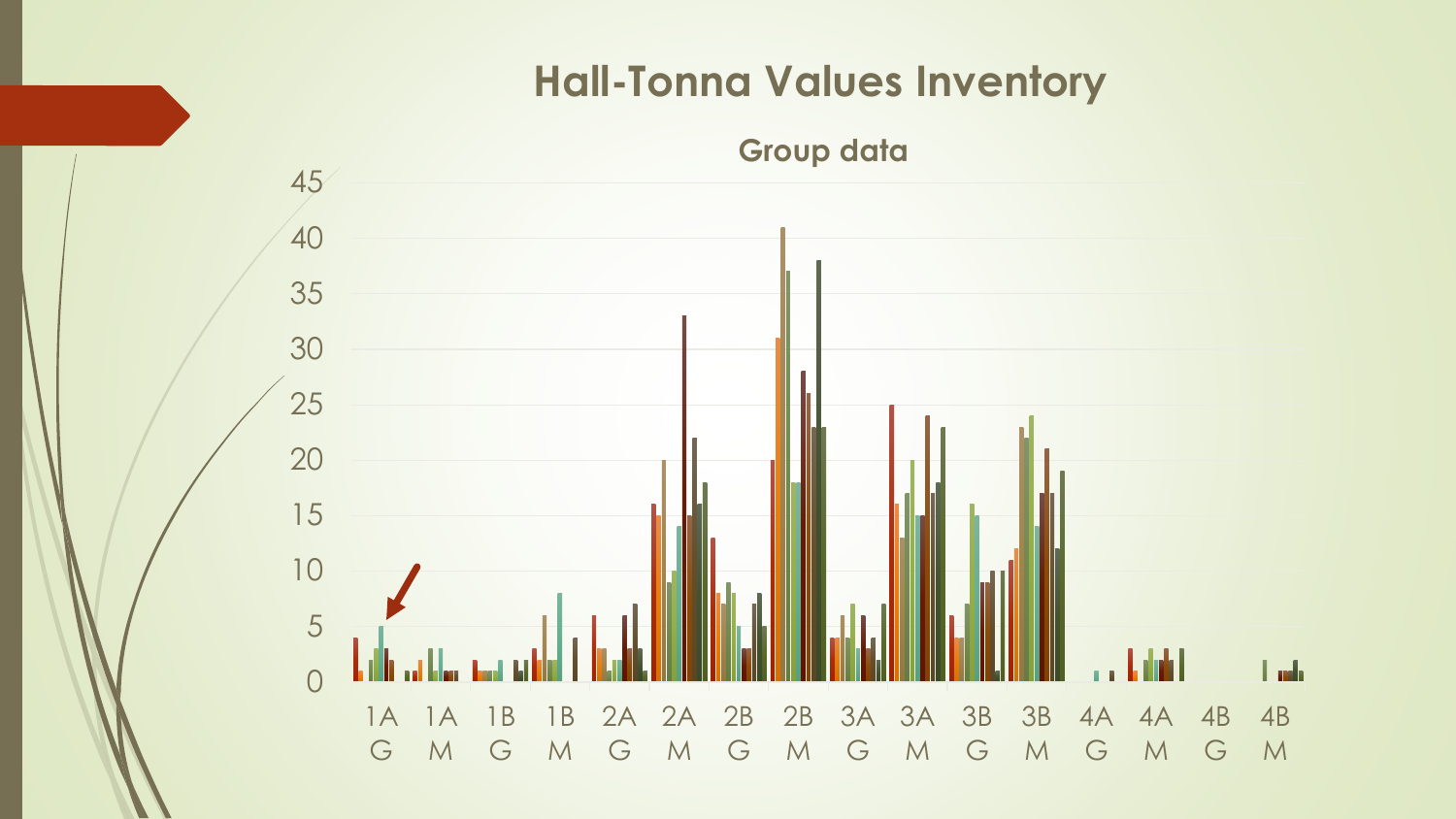#### Characteristics for phase two and three

| <b>Phase 2</b>               | <b>Phase 3</b><br>$\bullet$         |
|------------------------------|-------------------------------------|
| The world is a<br>$\bullet$  | The world is a project<br>$\bullet$ |
| problem to be solved         | Personal authority<br>$\bullet$     |
| <b>Approval</b><br>$\bullet$ | Freedom                             |
| <b>Belonging</b>             | Dignity                             |
| Self-worth<br>$\bullet$      | Independence                        |
| Self-competence<br>$\bullet$ | Equity<br>$\bullet$                 |
| <b>Success</b><br>$\bullet$  | Service                             |
| <b>Social interaction</b>    |                                     |
|                              |                                     |
|                              |                                     |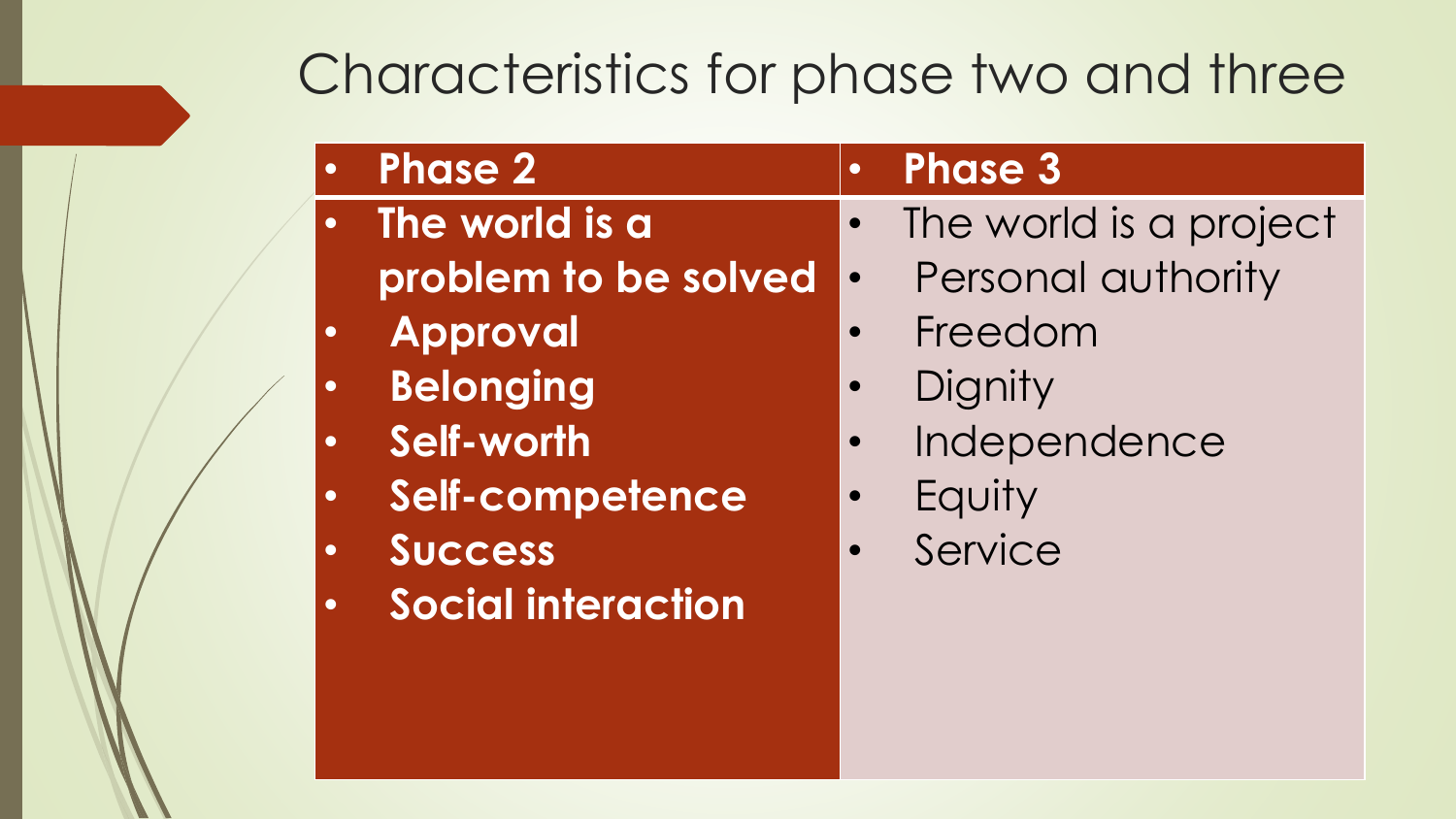### Significance of these findings

- Individuals are expanding their world
- Need to be self-directed
- Justice and equity are ideas to be explored
- Valuing others
- Meaning comes from self (inner voice)
- Finding their calling (inner voice) teaching
- Teacher preparation programs can provide support for preservice teachers during this challenging transition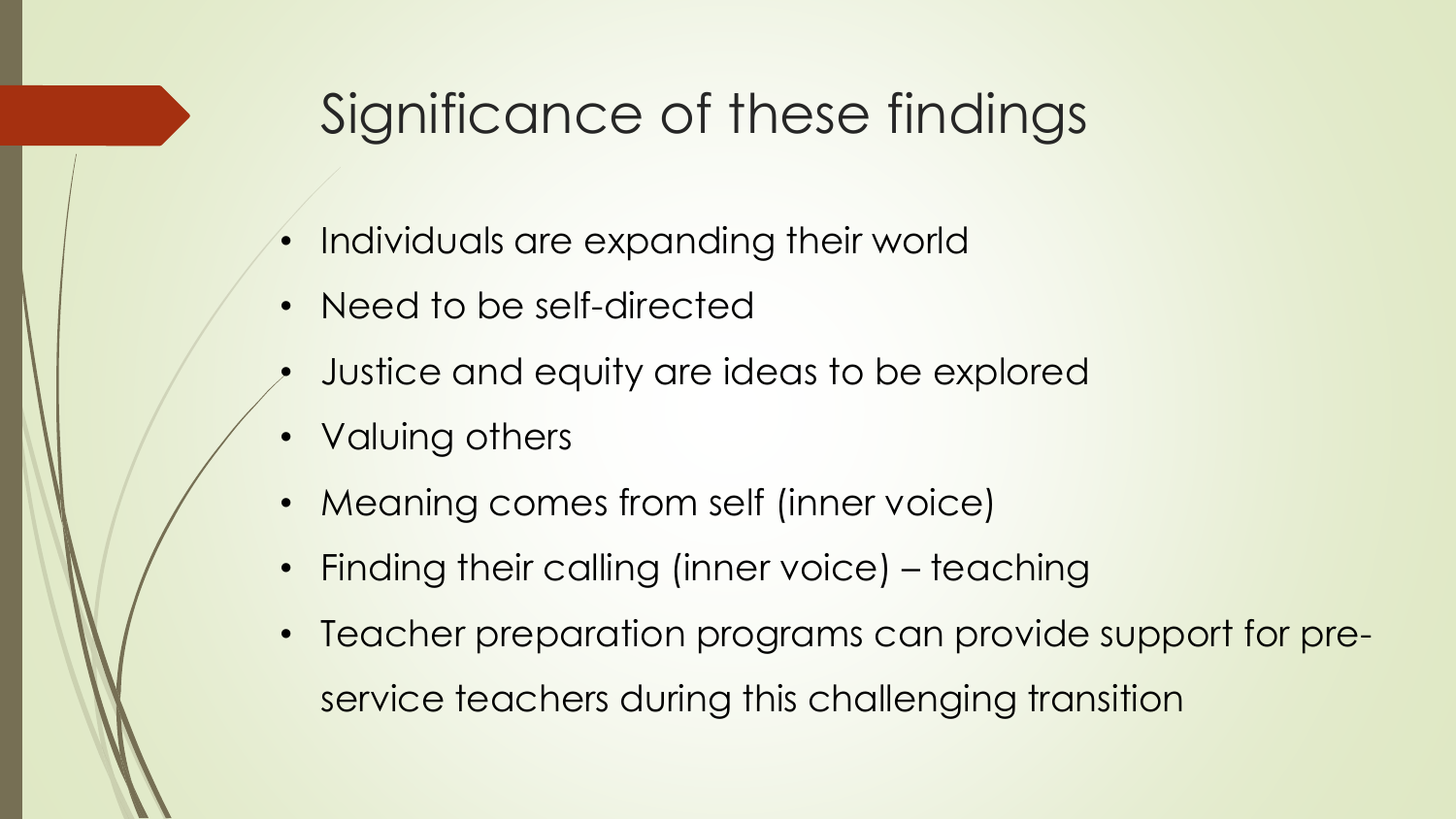#### Questionnaire Data

0

1

2

3

4

5

#### **BRIEF RESILIENCE SCALES DATA**

**■I tend to bounce back quickly after hard times**  $\blacksquare$ I have a hard time making it through stressful events It does not take me long to recover from a stressful event It is hard for me to snap back when something bad happens **I** usually come through difficult times with little trouble  $\blacksquare$ I tend to take a long time to get over set-backs in my life

1 2 3 4 5 6 7

**Participant**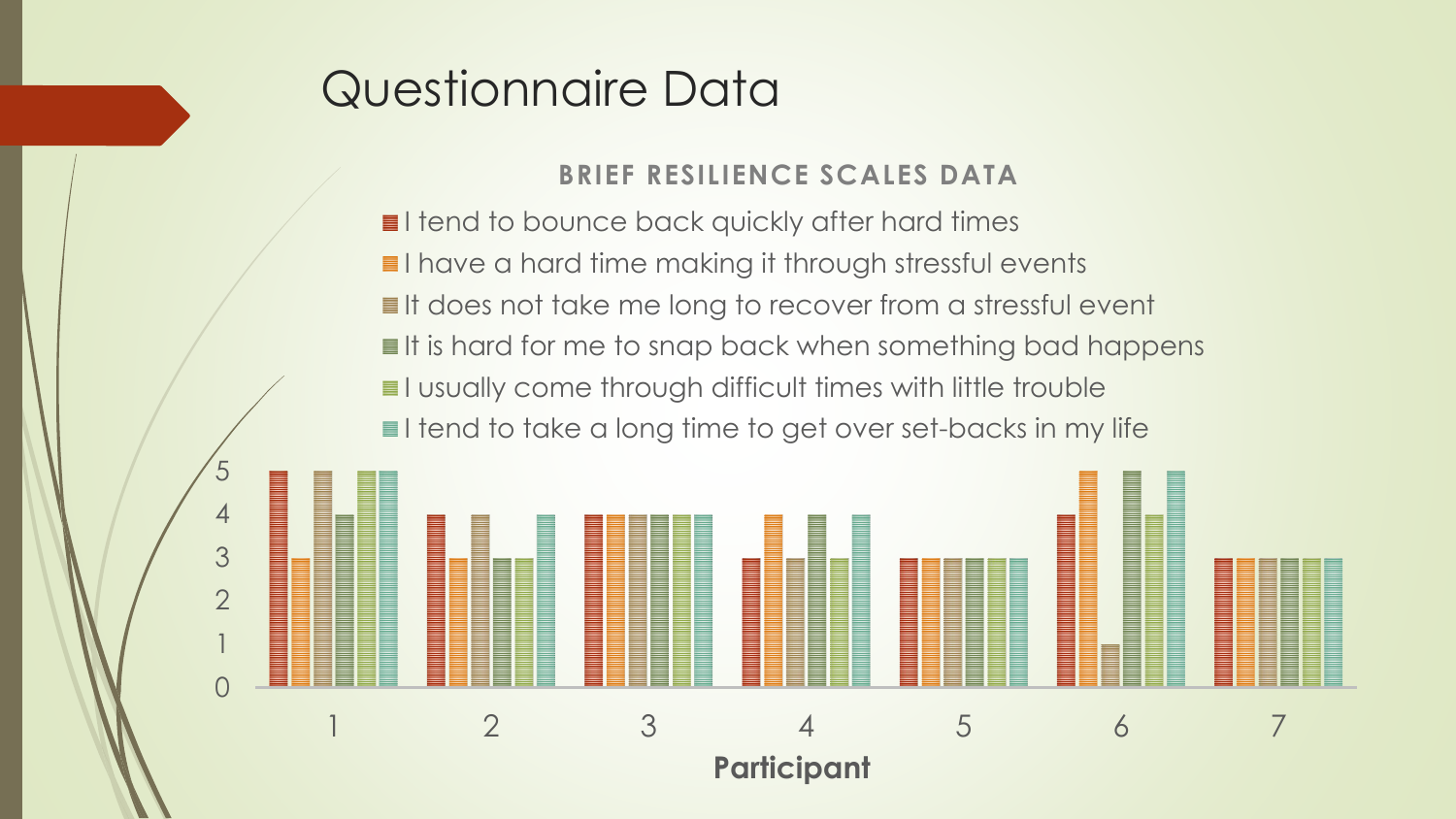#### Questionnaire Data



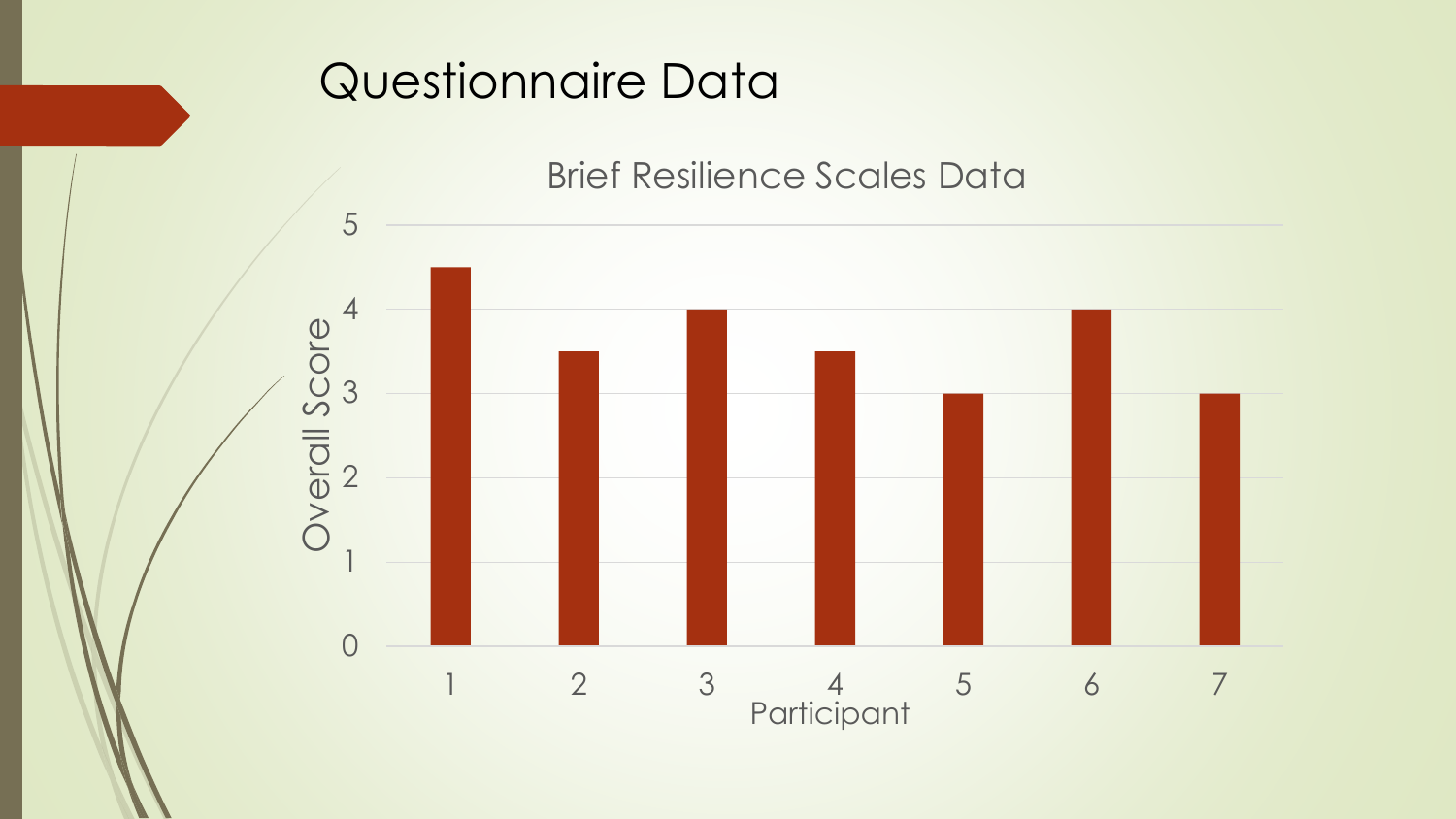#### Significance of these findings

Resilient individuals are

Better able to adapt in times of cognitive disequilibrium

Better able to cope with the challenges they face during transitional periods of development.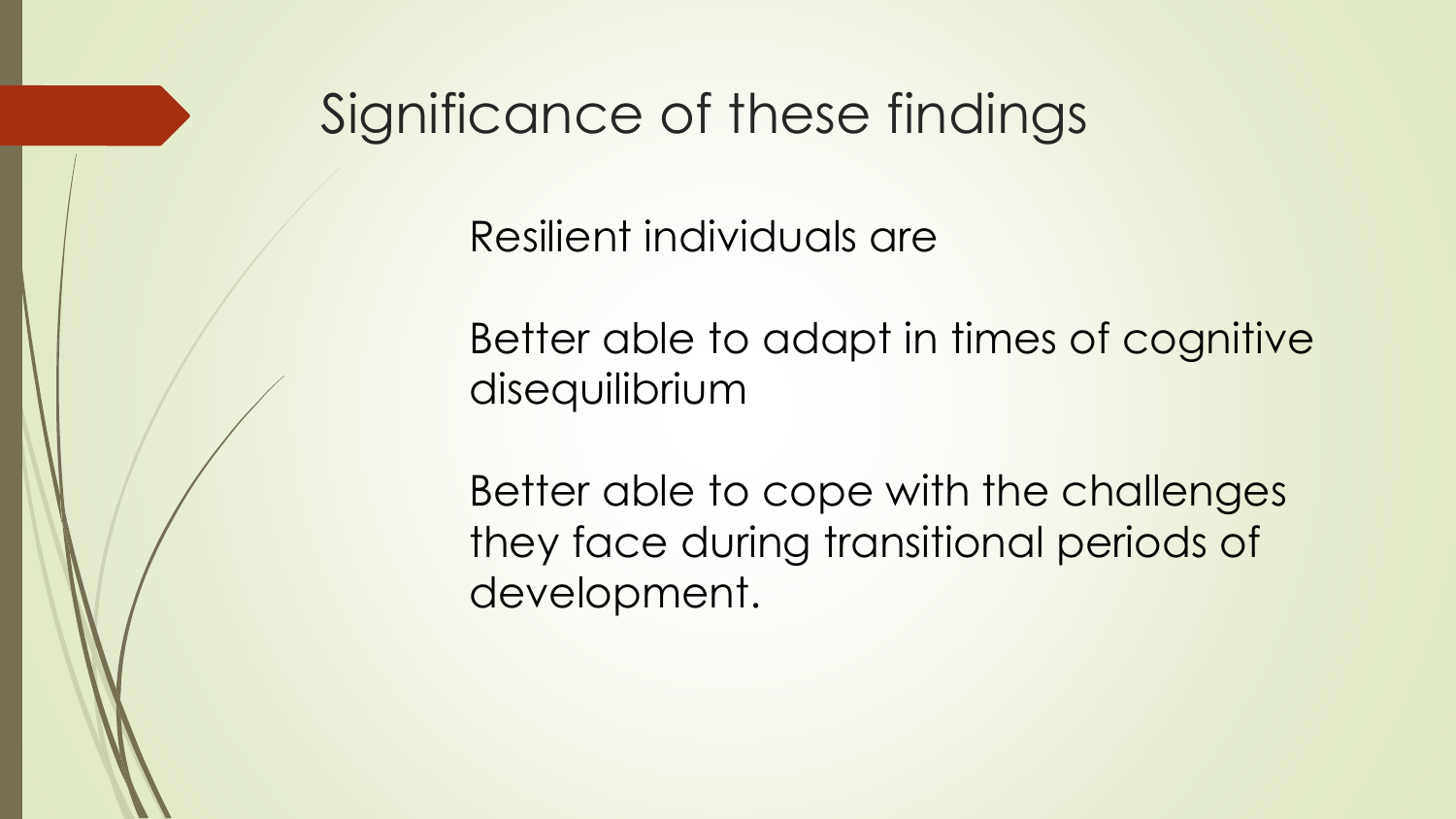Questionnaire Data **Discussion** 

Emerging Themes

Discussions are valuable

Discussions are opportunities for growth

- consideration of new perspectives
- reflection

Virtual discussions are perceived as challenging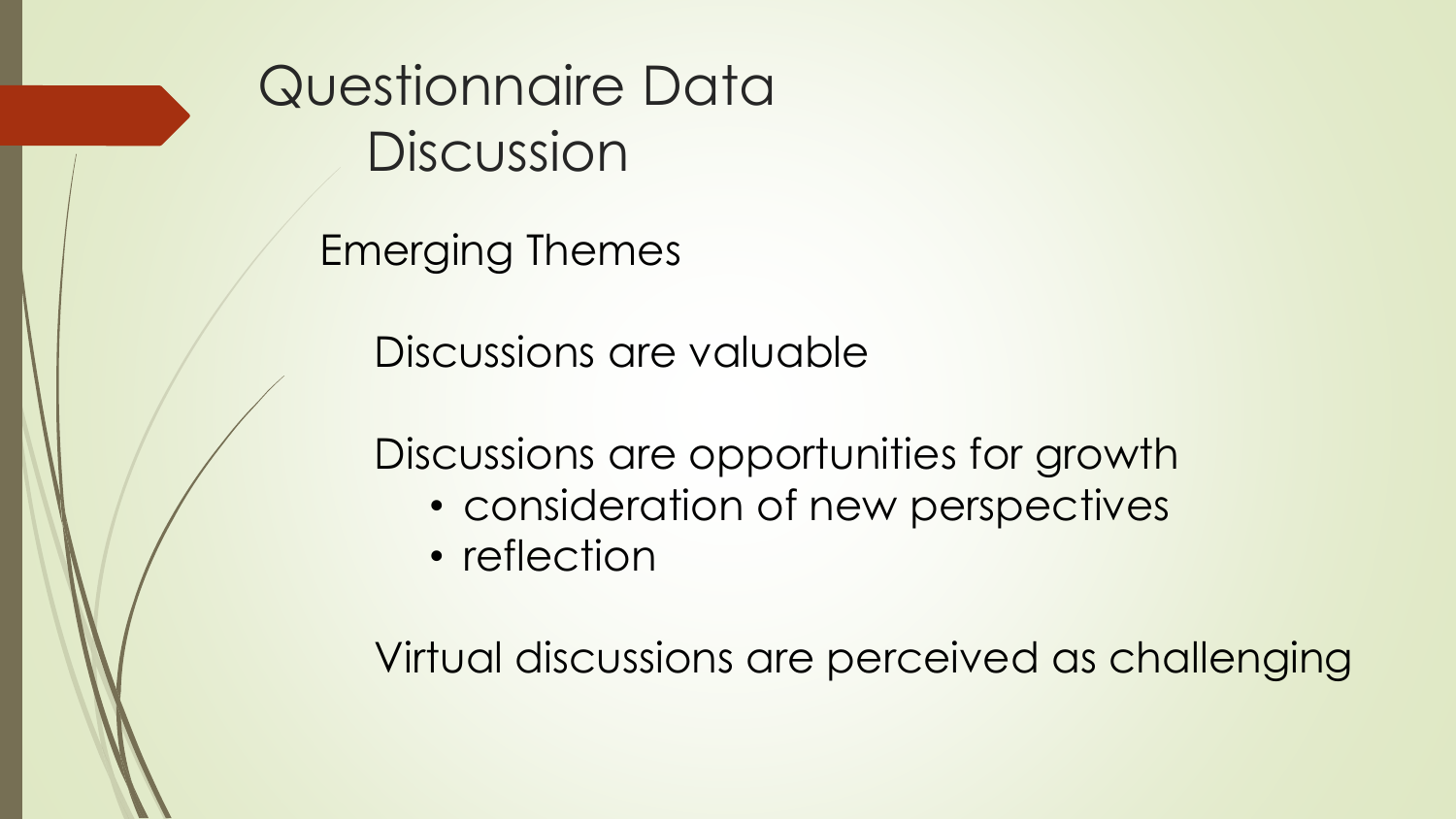#### Significance of these findings

Teacher preparation courses rich with discussion may allow for a more connected model of education, which Carol Gilligan (1982) and Lyons (1983) suggest, is more natural for women.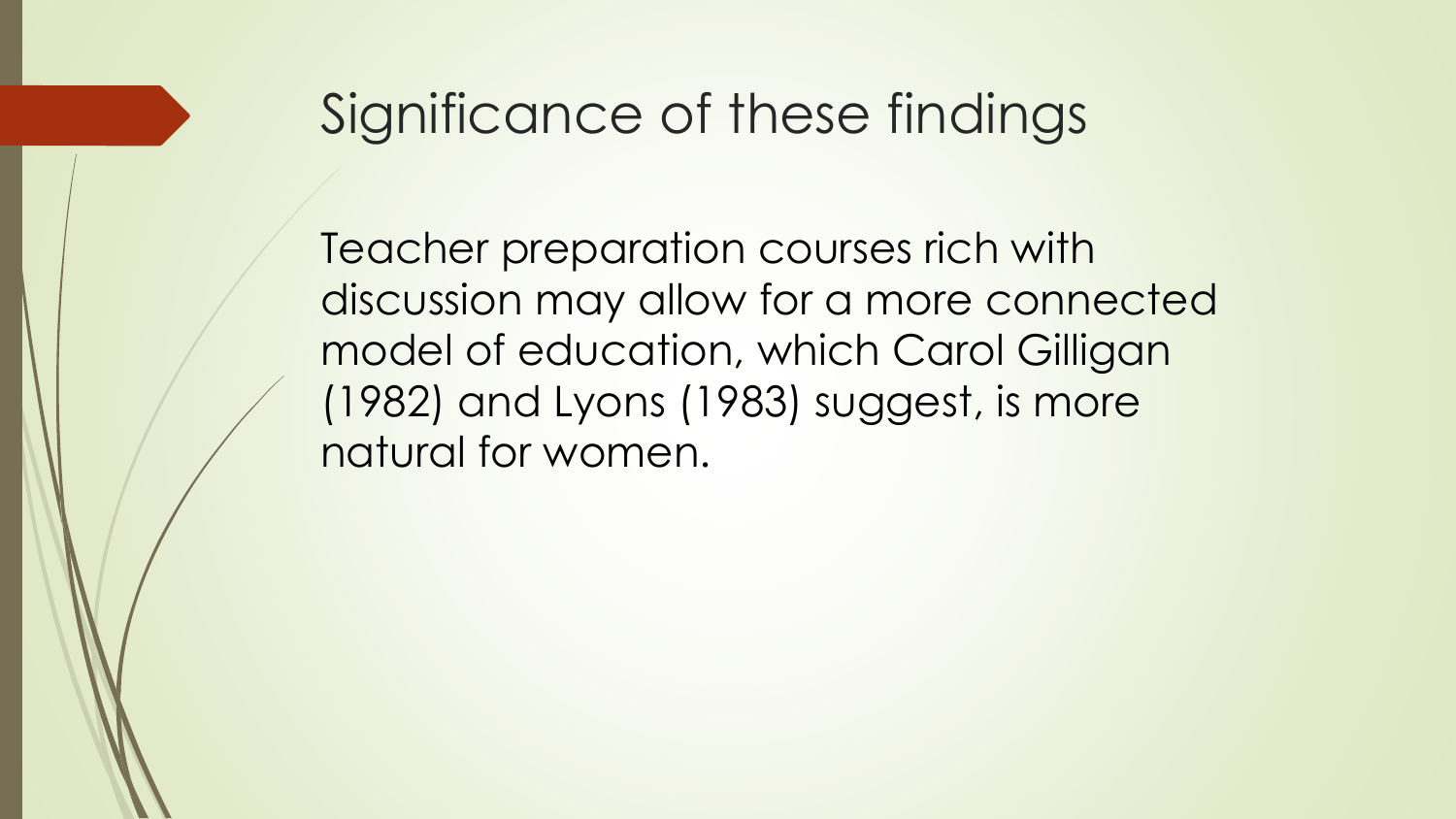

- the other participants fell silent, after the initial comments and waited
- Prompting by the instructor did not extend the discussion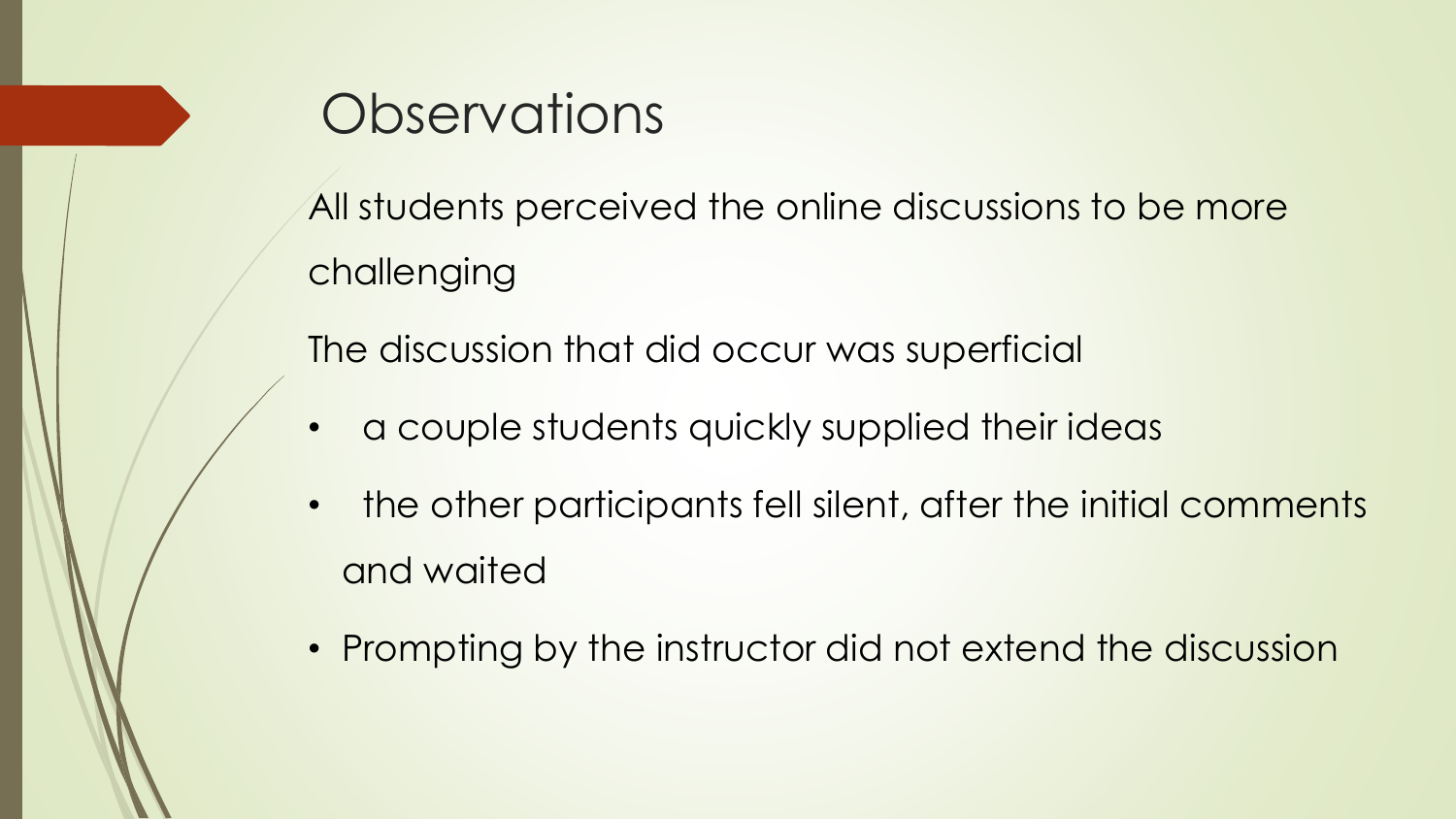### Overall Significance of results

Focusing on whole teacher development prepares teachers to address the complexities of society

Understanding the development of consciousness and values in adults guides pedagogical decisions

A predominately female workforce suggests the importance of valuing the needs of women through discussion and connected knowing in teacher preparation programs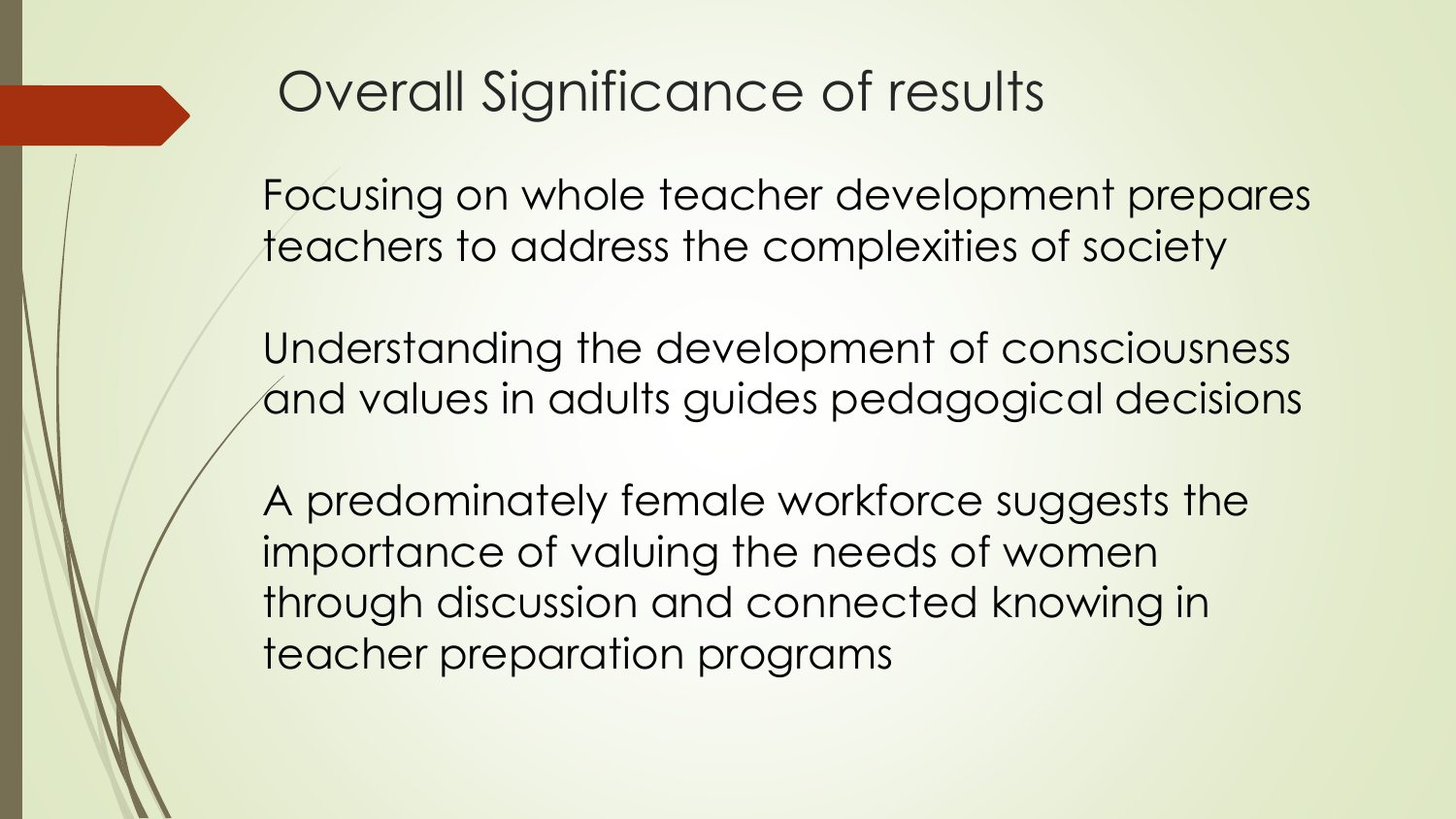

• COVID-19

• All female participants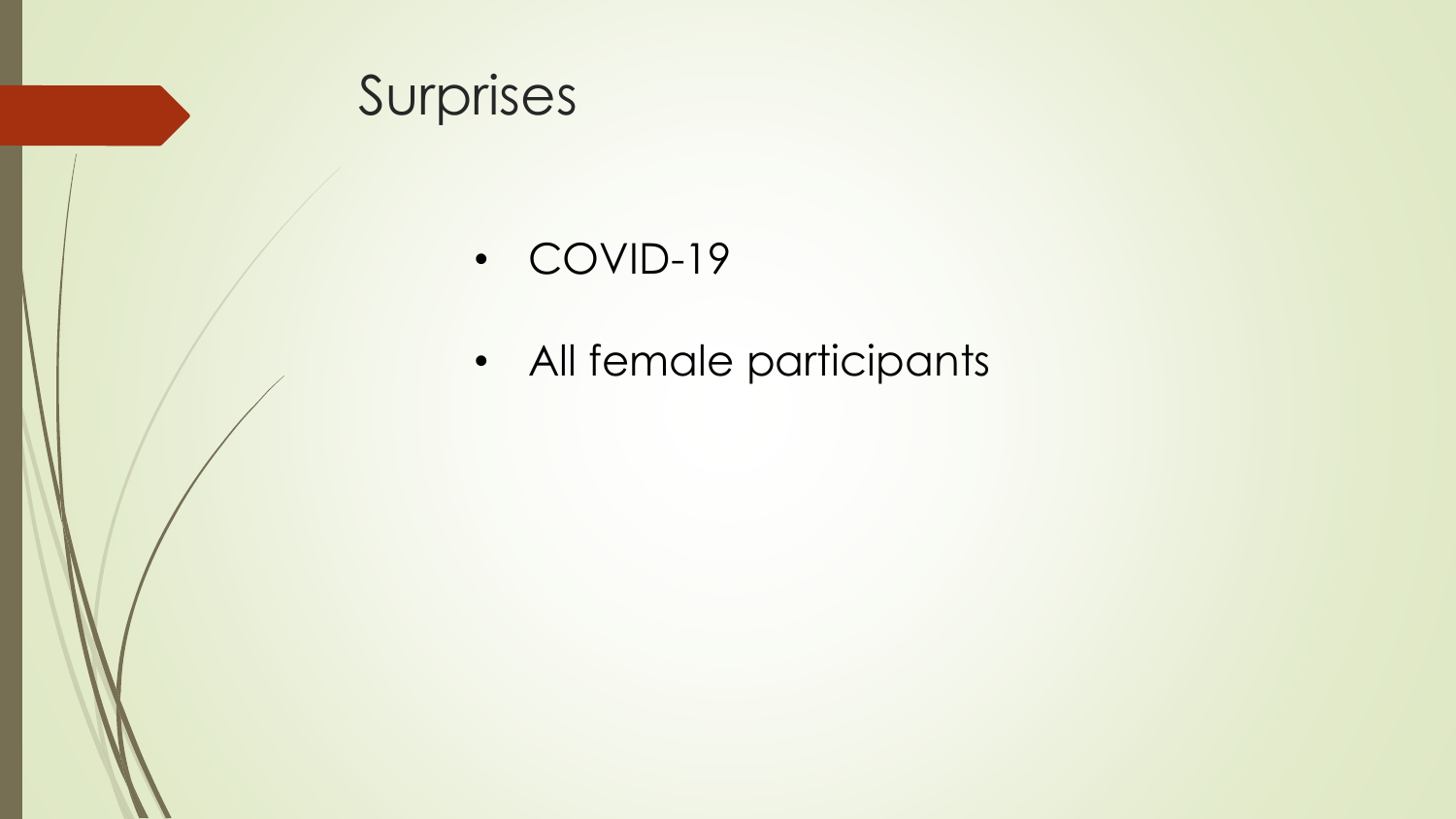#### Future Research

- Replicative Study
- Follow-up longitudinal study tracking this group of participants through their next set of classes and into their classrooms
- The role of resilience in teacher development
- The influences of gender on development